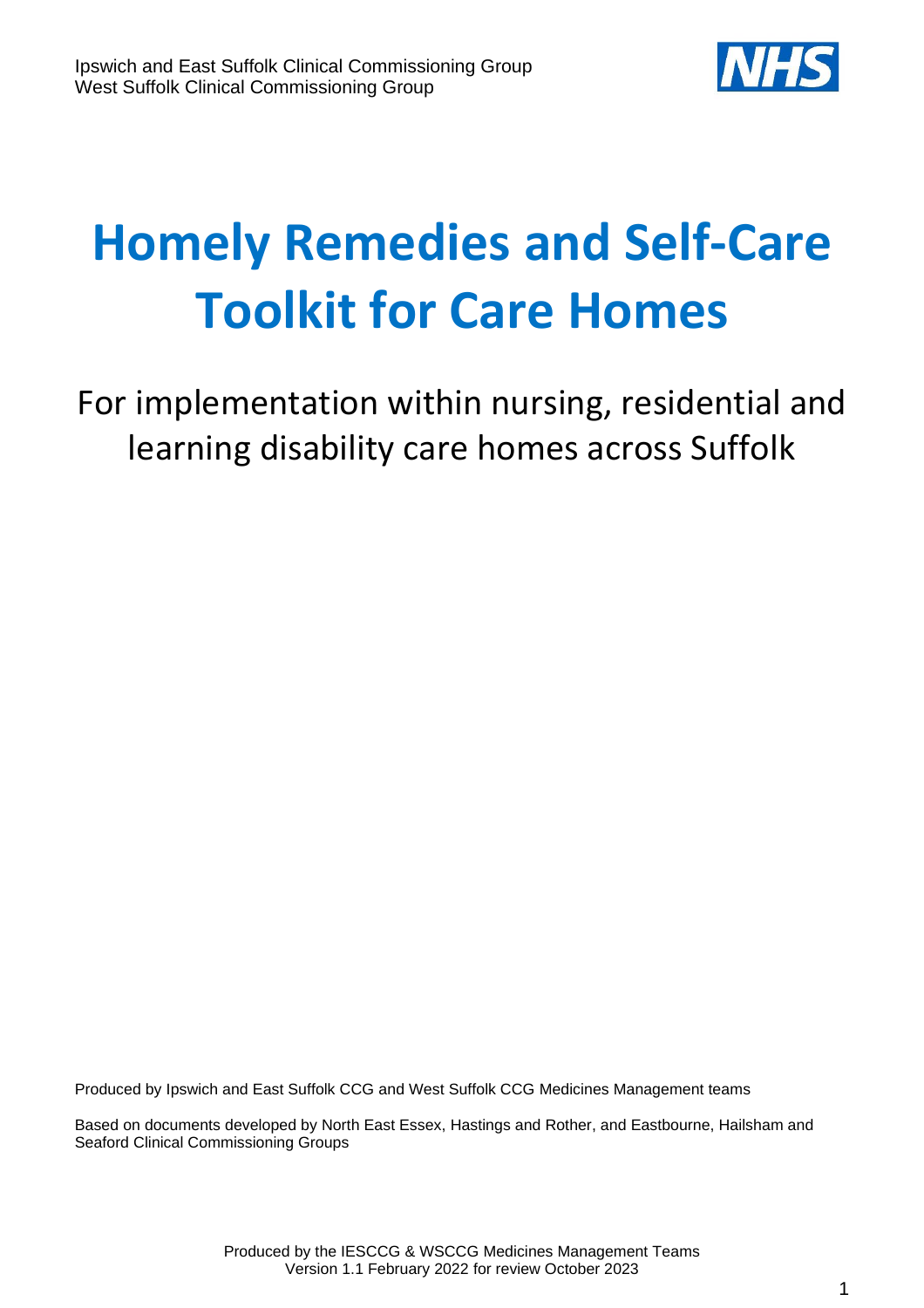

# **Contents**

|                                                                                        | <b>Page</b> |
|----------------------------------------------------------------------------------------|-------------|
| <b>Introduction</b>                                                                    | 3           |
| Part 1                                                                                 |             |
| <b>Homely Remedy Guidance</b>                                                          | 5           |
| Part 2                                                                                 |             |
| Self-Care Guidance                                                                     | 6           |
| <b>References</b>                                                                      | 8           |
| <b>Appendix 1</b>                                                                      |             |
| Homely Remedies Policy for adult residents (18 years and over)                         | 9           |
| Medicines Information tables                                                           |             |
| Allergy<br>$\bullet$                                                                   | 11          |
| Constipation<br>$\bullet$                                                              | 12          |
| Diarrhoea<br>$\bullet$                                                                 | 14          |
| Dry irritating cough<br>$\bullet$                                                      | 16          |
| Indigestion and Heartburn<br>٠                                                         | 17          |
| Pain<br>$\bullet$                                                                      | 18          |
| <b>Appendix 2</b>                                                                      |             |
| Authorisation to administer a medication in accordance with the homely remedies policy | 19          |
| <b>Appendix 3</b>                                                                      |             |
| Homely remedies stock record                                                           | 20          |
| <b>Appendix 4</b>                                                                      |             |
| Self-Care Policy                                                                       | 21          |
|                                                                                        |             |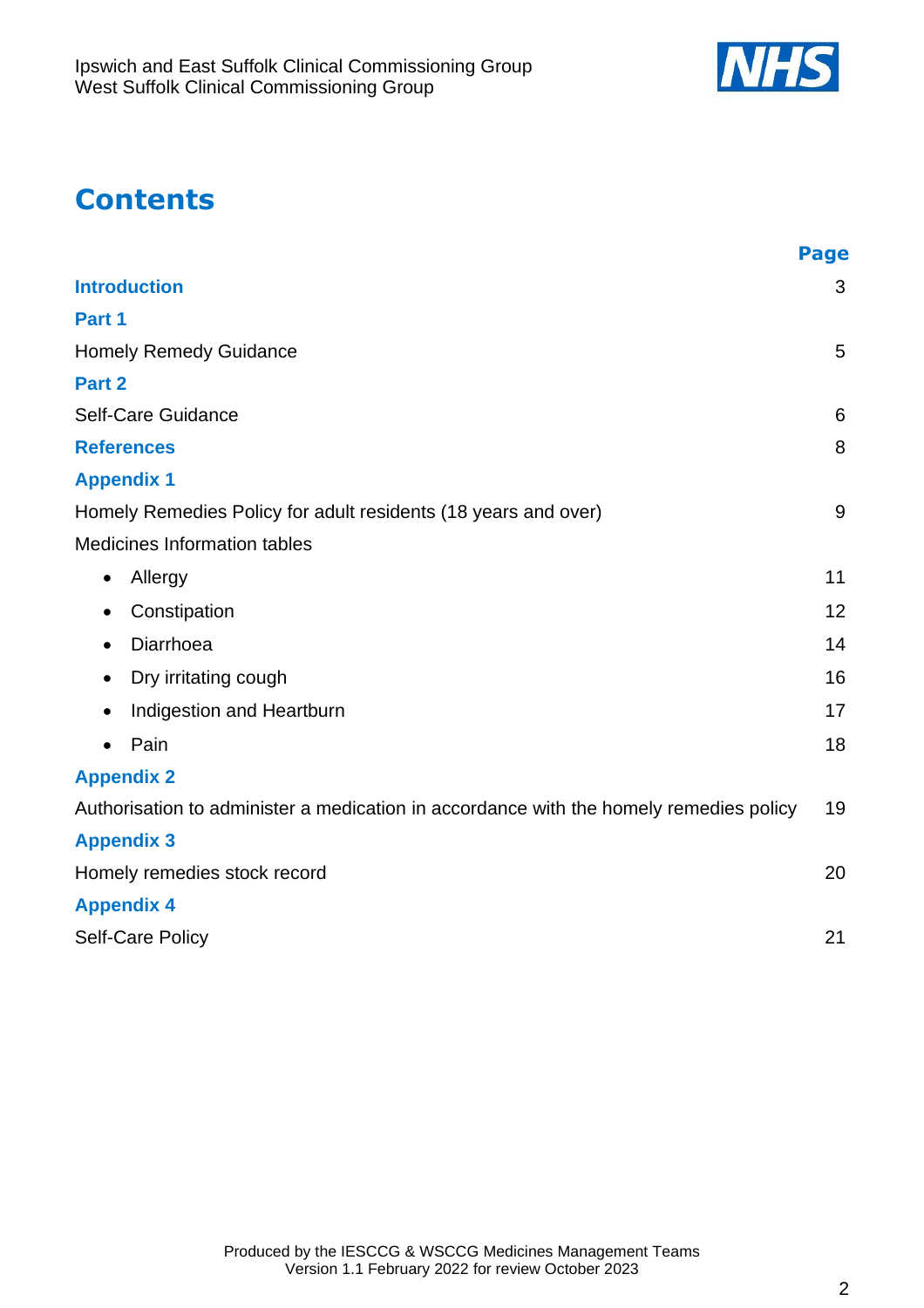

# <span id="page-2-0"></span>**Introduction**

This toolkit enables care homes with residents over 18 years of age, including people with learning disabilities, to offer a traditional Homely Remedies scheme and to support residents in self-caring for selected minor conditions with treatments purchased over the counter (OTC).

#### **Medicines that can be purchased fall into two legal categories:**

- GSL (General Sales List), which are widely available.
- P (Pharmacy Only) which are only available from a registered pharmacy.

Together, they are commonly known as Over the Counter (OTC) medicines.

In March 2018 NHS England produced guidance advising that OTC medicines should not routinely be prescribed for 35 conditions that are<sup>1</sup>

- 1. Self-limiting and do not require medical advice or treatment as the condition will clear up on its own; and /or
- 2. A minor illness that is suitable for self-care and treatment with items that can be purchased over the counter from a pharmacy

Or for vitamins, minerals and probiotics where there is a lack of robust evidence of clinical effectiveness.

This guidance applies to all residents - **including those who would be exempt from paying prescription charges** - unless they fall under the exceptions listed below<sup>1</sup>

- 1. Residents that are prescribed an OTC treatment for a long-term condition (e.g. regular pain).
- 2. For the treatment of more complex forms of a minor illness (e.g. severe migraine that is unresponsive to OTC medicines).
- 3. For those residents that have symptoms that suggest the condition is not minor (i.e. those with red flag symptoms).
- 4. Treatment of complex residents (e.g. immunocompromised).
- 5. Residents in receipt of prescription only treatment.
- 6. Residents prescribed an OTC product to treat an adverse effect or symptom of a complex illness and/or prescription only medicines (e.g. regular laxatives to treat constipation caused by analgesics).
- 7. Circumstances where the product licence does not allow an OTC sale (e.g. hydrocortisone cream for use on the face).
- 8. A resident with a minor condition suitable for self-care that has not responded sufficiently to treatment with an OTC product.
- 9. A resident where the clinician considers the presenting symptom is due to a condition that would not be considered a minor illness.
- 10. Consideration of safeguarding issues.

Residents should have access to OTC products to enable them to self-care. Access to OTC medicines to self-care is an issue of equality. Care homes should have policies in place to support residents to access OTC products in a timely manner. 2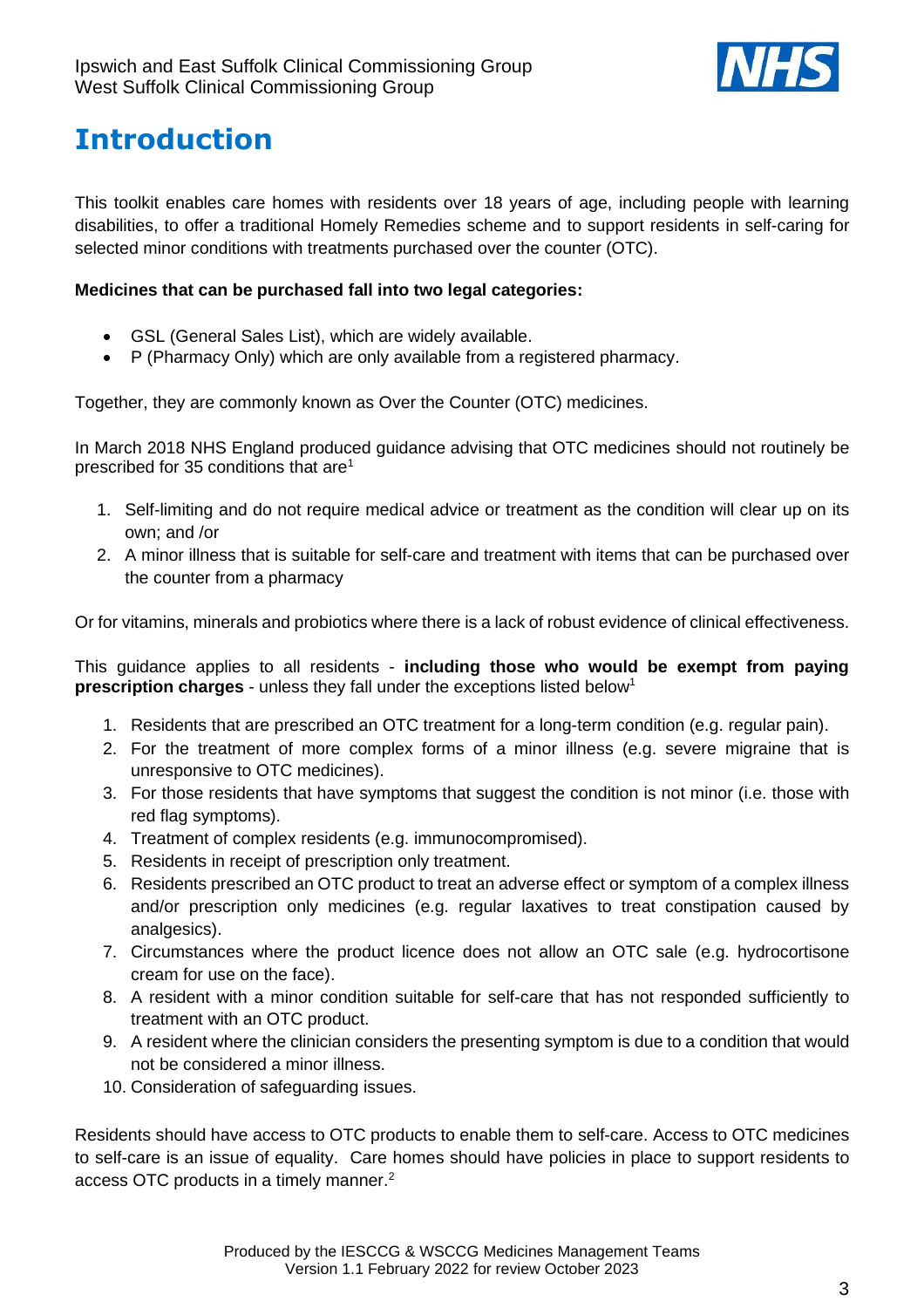

#### **The differences between homely remedies and products purchased for self-care**

|                        | <b>Homely remedies</b>                 | <b>Products for self-care</b>         |
|------------------------|----------------------------------------|---------------------------------------|
| <b>Purchased</b>       | By care home                           | By or on behalf of resident           |
| <b>Property of</b>     | Care home                              | The individual resident               |
| For use by             | Any resident for whom it is clinically | The individual resident only.         |
|                        | appropriate.                           |                                       |
| <b>Duration of use</b> | 48 hours before contacting an HCP at   | Determined by the condition being     |
|                        | the GP practice                        | treated. May be used short or long-   |
|                        |                                        | term.                                 |
| <b>Storage</b>         | Away from other medicines, clearly     | Alongside resident's other medicines, |
|                        | annotated as homely remedies.          | clearly annotated with the resident's |
|                        |                                        | name.                                 |

If you are offering people treatment for minor ailments with homely remedies, you should have a process for how to do this safely. This process should be included in the care home medicines policy. <sup>2</sup> Further information can be found in Part 1 and a template policy is included in Appendices 1, 2 & 3.

You should have a policy to support people who wish or need, to self-care. This should include the necessary safeguards to support people to self-care when carers or relatives provide OTC products<sup>2</sup>. Further information can be found in Part 2 and a template policy is included in Appendix 4.

#### **Definitions**

Within this toolkit the term HCP refers to a healthcare professional registered with their professional body. This includes:

- Doctor
- **Pharmacist**
- Pharmacy technician
- Nurse
- Paramedic
- Physiotherapist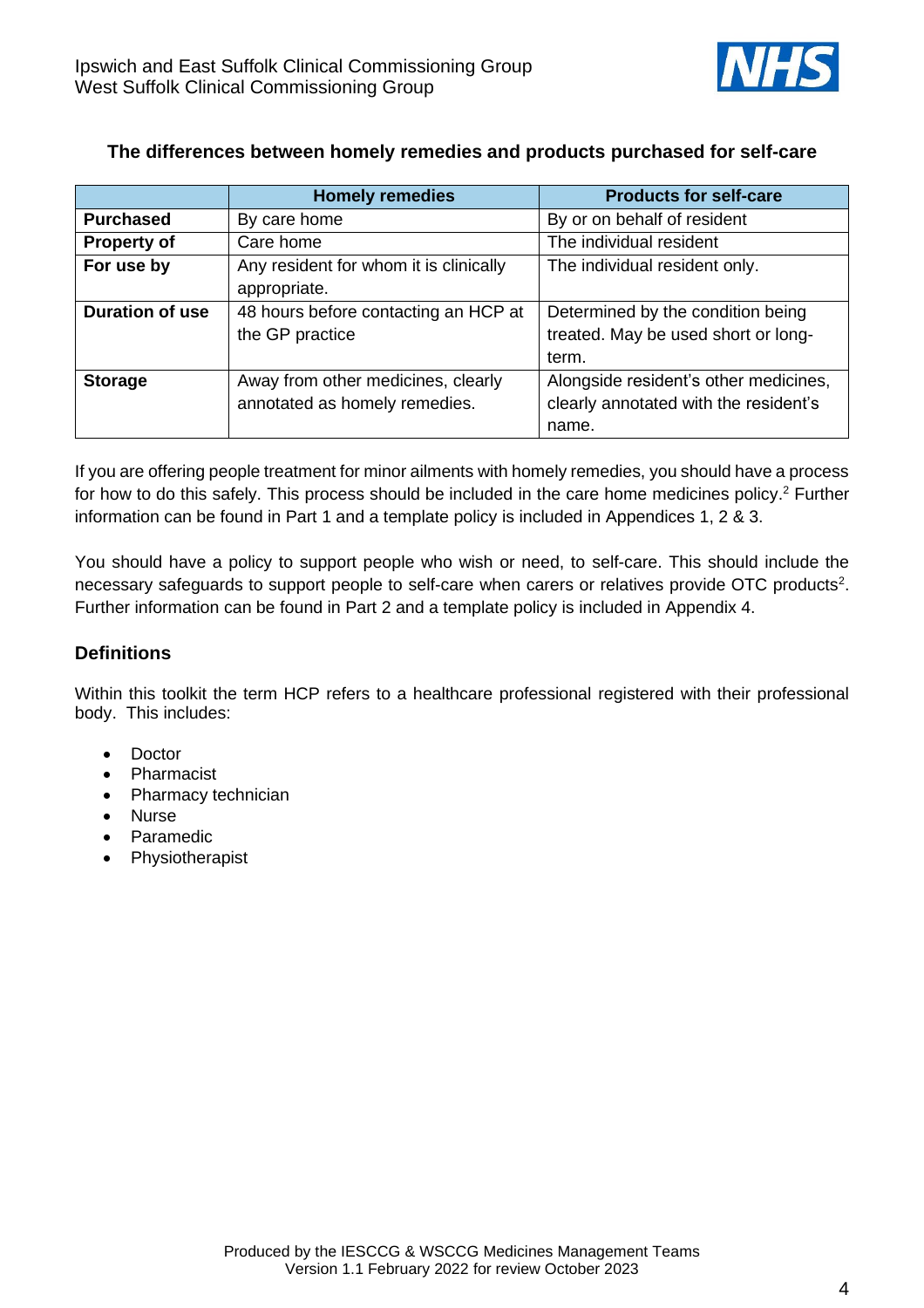

# <span id="page-4-0"></span>**Part One: Homely Remedy Guidance**

A homely remedy is a medicine used to treat minor ailments. Homely remedies are purchased over the counter by the care home and kept as stock to give residents access to medicines that would commonly be available in any household.<sup>2</sup> Homely remedies are NOT for the specific use of individual residents and do NOT need to be prescribed.

#### **Key points for homely remedies**

- 1. This toolkit provides a template policy (Appendices 1, 2 & 3) for care homes with or without nursing for adult residents (18 years or over) who agree to stock the recommended list of products to treat a range of minor illnesses.
- 2. Homely remedies must be purchased by the care home and should NOT be labelled for individual resident use.
- 3. Medicines that are NOT suitable as homely remedies include:
	- a. Creams and emollients as they should not be shared between residents.
	- b. Products that require invasive administration e.g. suppositories.
	- c. Medicines that take up to 48 hours to work e.g. lactulose.
	- d. Vitamins, herbal or homeopathic supplements.
	- e. Medicines being obtained via bulk prescription.
- 4. Homely remedies should usually only be given for up to 48 hours<sup>3,4</sup>, before referring to an HCP at the GP practice if symptoms persist. If required for longer than 48 hours, the HCP will need to assess and advise. The HCP may recommend that an OTC product is purchased for the resident - this would then become self-care (see part 2).
- 5. Homely remedies should NOT be requested on prescription from GPs or non-medical prescribers.

#### **IESCCG & WSCCG have agreed that the following conditions are appropriate for treatment with homely remedies using the products listed in the table below**

| <b>Condition</b>                                                                                                            | <b>Homely Remedy</b>                                                              |
|-----------------------------------------------------------------------------------------------------------------------------|-----------------------------------------------------------------------------------|
| Allergy                                                                                                                     | Cetirizine tablets & liquid<br>$\bullet$                                          |
| Constipation                                                                                                                | Macrogol (Laxido <sup>®</sup> / Movicol <sup>®</sup> )<br>Senna tablets or liquid |
| Diarrhoea                                                                                                                   | Oral rehydration therapy e.g. Dioralyte®<br>Loperamide                            |
| Dry irritating cough                                                                                                        | Simple linctus sugar free                                                         |
| Indigestion and heartburn                                                                                                   | Peptac <sup>®</sup> liquid                                                        |
| Pain (mild to moderate), discomfort and fever.<br>(e.g. aches and sprains, headache, period pain,<br>back pain, tooth ache) | Paracetamol tablets & suspension<br>٠                                             |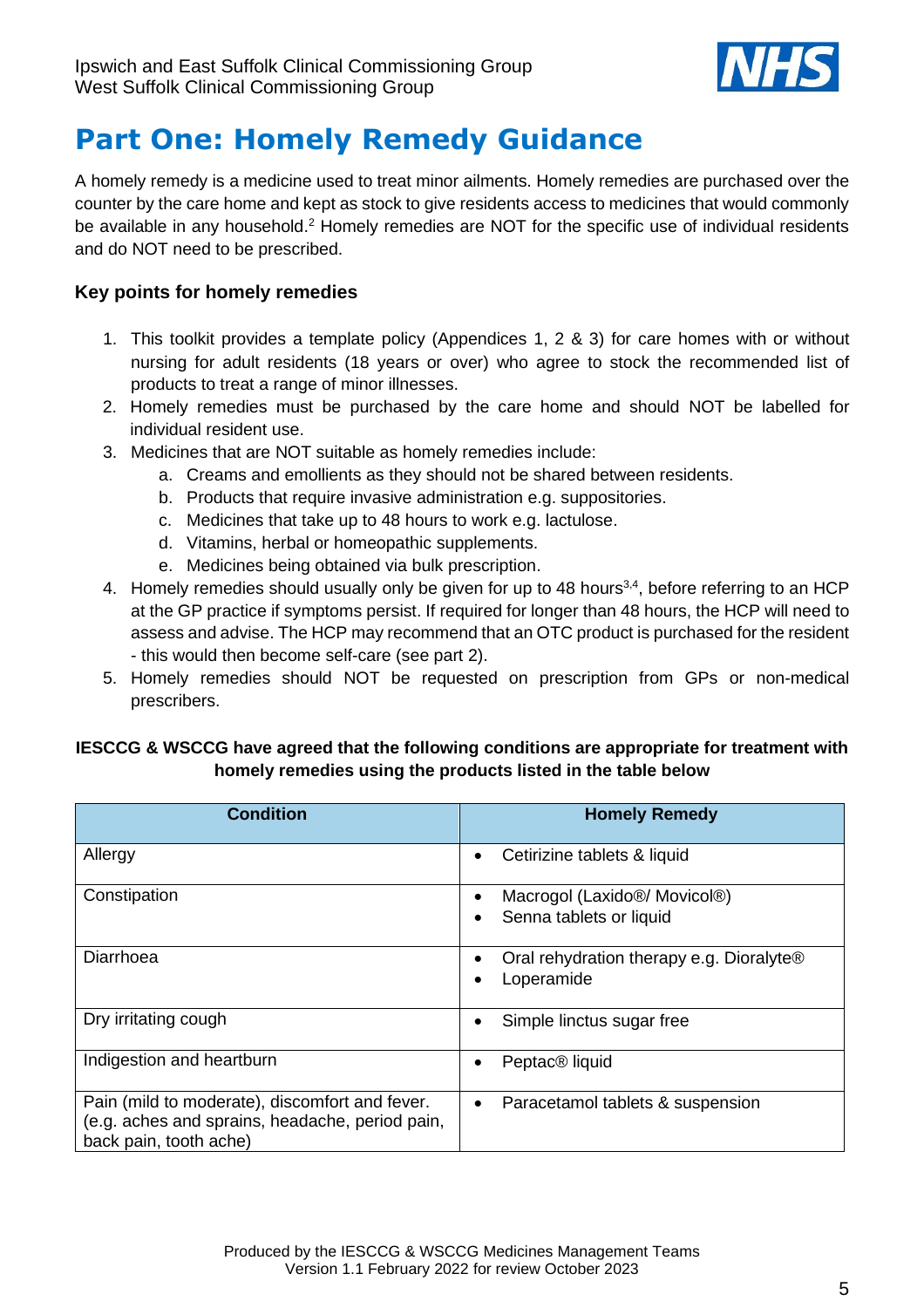

# <span id="page-5-0"></span>**Part Two: Self-Care Guidance**

The HCP at your GP practice will not generally give your residents a prescription for certain medicines that are available to buy in a pharmacy or supermarket (OTC medicines) **even if they qualify for free prescriptions.** This applies to treatments for the conditions listed in the table below. 1

N.B. All products purchased for self-care are resident-specific. The product may be appropriate for short or long-term use depending on the condition being treated.

| <b>ITEMS OF LIMITED CLINICAL EFFECTIVENESS</b>                                                                                                    |                                                                     |                                                                                      |                                              |
|---------------------------------------------------------------------------------------------------------------------------------------------------|---------------------------------------------------------------------|--------------------------------------------------------------------------------------|----------------------------------------------|
| There is a lack of robust evidence to support the prescribing of these items.                                                                     |                                                                     |                                                                                      |                                              |
| <b>PROBIOTICS</b><br><b>VITAMINS AND MINERALS</b>                                                                                                 |                                                                     |                                                                                      |                                              |
|                                                                                                                                                   |                                                                     | TREATMENT FOR THE FOLLOWING SELF-LIMITING CONDITIONS                                 |                                              |
|                                                                                                                                                   |                                                                     | The condition does not need treatment as it will heal or be cured of its own accord. |                                              |
| <b>ACUTE SORE THROAT</b>                                                                                                                          | <b>COLD SORES OF THE</b><br><b>LIP</b><br>(infrequent)              | <b>CONJUNCTIVITIS</b>                                                                | COUGHS, COLDS and<br><b>NASAL CONGESTION</b> |
| <b>CRADLE CAP</b>                                                                                                                                 | <b>CYSTITIS</b><br>(mild)                                           | <b>HAEMORRHOIDS</b>                                                                  | <b>INFANT COLIC</b>                          |
|                                                                                                                                                   | TREATMENT FOR THE FOLLOWING MINOR CONDITIONS SUITABLE FOR SELF-CARE |                                                                                      |                                              |
| The patient does not normally need to seek medical advice but may decide to seek advice and/or<br>purchase an OTC preparation for symptom relief. |                                                                     |                                                                                      |                                              |
| <b>ACNE</b><br>(mild)                                                                                                                             | <b>BURNS and SCALDS</b><br>(minor)                                  | <b>CONSTIPATION</b><br>(infrequent)                                                  | <b>DANDRUFF</b>                              |
| <b>DERMATITIS</b><br>(mild irritant)                                                                                                              | <b>DIARRHOEA</b><br>(adults)                                        | DRY EYES, SORE<br><b>TIRED EYES</b>                                                  | <b>DRY SKIN</b><br>(mild)                    |
| <b>EARWAX</b>                                                                                                                                     | <b>EXCESSIVE SWEATING</b>                                           | HAY FEVER and/or<br><b>SEASONAL RHINITIS</b><br>(mild to moderate)                   | <b>HEAD LICE</b>                             |
| <b>INDIGESTION and</b><br><b>HEARTBURN</b>                                                                                                        | <b>INSECT BITES and</b><br><b>STINGS</b>                            | <b>MIGRAINE</b><br>(infrequent)                                                      | <b>MOUTH ULCERS</b>                          |
| <b>NAPPY RASH</b>                                                                                                                                 | <b>ORAL THRUSH</b>                                                  | <b>PAIN</b><br>(minor pain, discomfort<br>and fever)                                 | <b>PREVENTION OF</b><br><b>TOOTH DECAY</b>   |
| RINGWORM,<br><b>ATHLETE'S FOOT</b>                                                                                                                | <b>SUNBURN</b>                                                      | <b>SUN PROTECTION</b>                                                                | <b>TEETHING, MILD</b><br><b>TOOTHACHE</b>    |
| <b>THREADWORMS</b>                                                                                                                                | <b>TRAVEL SICKNESS</b>                                              | <b>WARTS and VERRUCAE</b>                                                            |                                              |

#### **Situations where the purchase of a product for self-care may be appropriate**

• **Purchased by, or on behalf of a resident, without HCP advice**

Residents or relatives may purchase or bring in their own OTC products for self-care. All OTC products should be checked for potential interactions with prescribed medicines. 2 If there is any uncertainty an HCP should be consulted, and the discussion documented.

• **Practice recommendation to purchase and use an OTC preparation**

Following a consultation or after reviewing 48hrs use of a homely remedy, an HCP may advise the care home staff to arrange the purchase of an OTC preparation. The HCP should inform the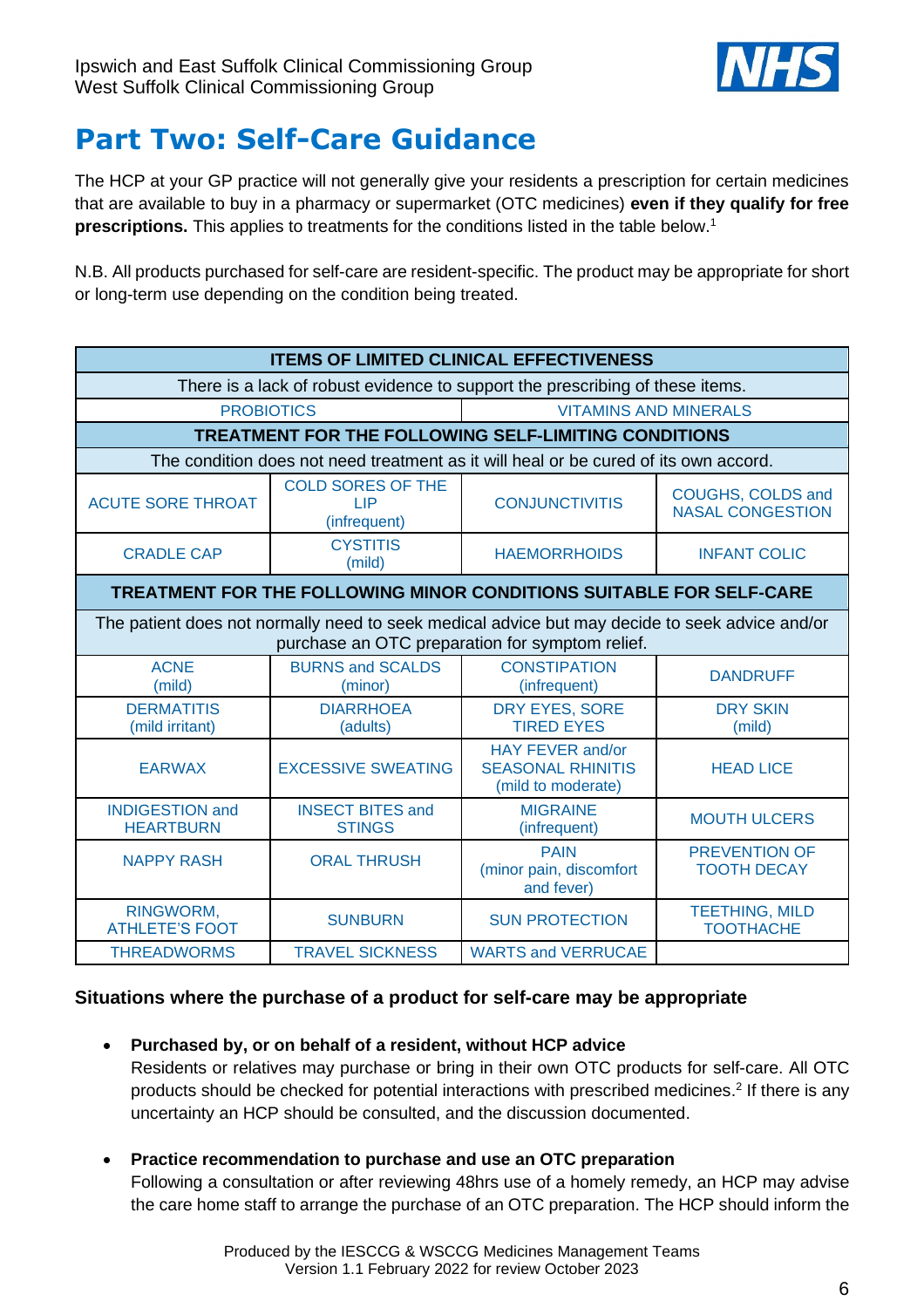

care home of how long the product is to be used for and provide any necessary supplementary advice to support its use. This can be provided as verbal or written instructions. 2

#### • **Community pharmacy consultation**

Following a conversation with care home staff or a referral from the GP practice, an appropriate member of staff at a community pharmacy may recommend the purchase of an OTC product for a resident. They should advise the care home of how long the product is to be used for and provide any necessary supplementary advice to support its use.

#### **Key points for products purchased for self**‐**care**

- 1. The instructions for use that the HCP has provided (either verbally or written) should be written into that individual's care plan by care home staff.<sup>2</sup>
- 2. The medicines should be counted into the home and recorded on the MAR chart (Medicines Administration Record)<sup>2</sup> by the care home staff, to ensure regular dosing, recording and stock control.
- 3. These medicines are not for general use in the home and must remain specific to the individual resident. The packaging should be clearly annotated with the resident's name.
- 4. If symptoms worsen, care home staff should seek advice from an HCP earlier than the initial recommended duration.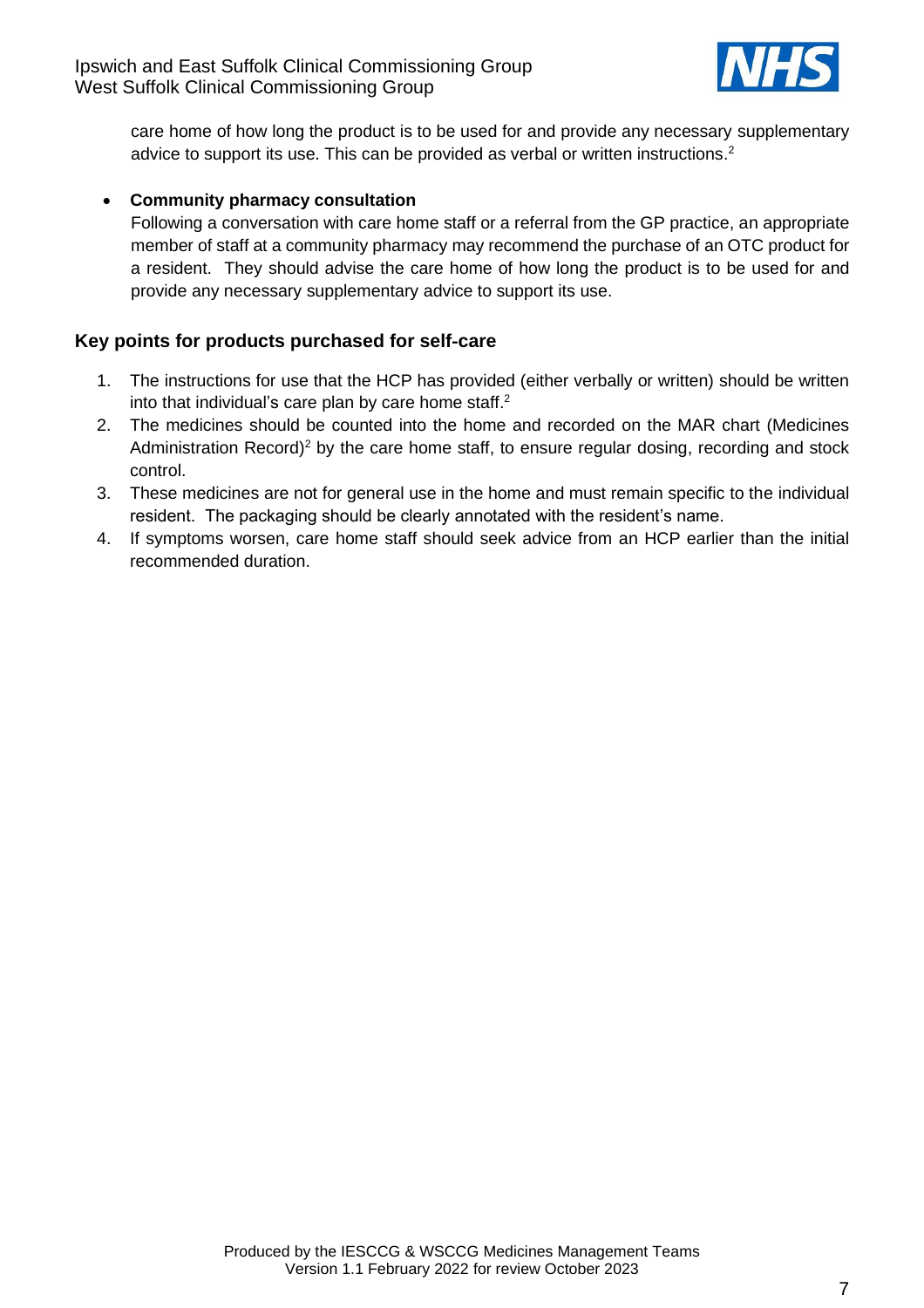

# <span id="page-7-0"></span>**References**

- 1. Care Quality Commission (2020) Over the counter medicines and homely remedies. Available at: [Over the counter medicines and homely remedies |](https://www.cqc.org.uk/guidance-providers/adult-social-care/over-counter-medicines-homely-remedies) Care Quality Commission (cqc.org.uk), (Accessed 10/09/21)
- 2. NHS England (2018) Conditions for which over the counter items should not routinely be prescribed in primary care: Guidance for CCGs. Available at: [NHS England » Conditions for](https://www.england.nhs.uk/publication/conditions-for-which-over-the-counter-items-should-not-routinely-be-prescribed-in-primary-care-guidance-for-ccgs/)  [which over the counter items should not routinely be prescribed in primary care: Guidance for](https://www.england.nhs.uk/publication/conditions-for-which-over-the-counter-items-should-not-routinely-be-prescribed-in-primary-care-guidance-for-ccgs/)  [CCGs](https://www.england.nhs.uk/publication/conditions-for-which-over-the-counter-items-should-not-routinely-be-prescribed-in-primary-care-guidance-for-ccgs/) (Accessed 10/09/21)
- 3. PrescQIPP (2014) Bulletin 72: Care homes Homely remedies. Available at: [B72. Care homes](https://www.prescqipp.info/umbraco/surface/authorisedmediasurface/index?url=%2fmedia%2f1181%2fb72-care-homes-homely-remedies-21.pdf)  - [Homely remedies \(prescqipp.info\)](https://www.prescqipp.info/umbraco/surface/authorisedmediasurface/index?url=%2fmedia%2f1181%2fb72-care-homes-homely-remedies-21.pdf) (Accessed 10/09/21)
- 4. National Care Forum (2019) Safety of Medicines in Care Homes. Homely remedies guide. Available at: [Homely-Remedies-guide.pdf \(nationalcareforum.org.uk\)](https://www.nationalcareforum.org.uk/wp-content/uploads/2019/11/Homely-Remedies-guide.pdf) (Accessed 10/09/21)
- 5. NHS Health A to Z. Available at: Health A to Z [NHS \(www.nhs.uk\)](https://www.nhs.uk/conditions/) (Accessed 03/09/21)
- 6. NHS. Medicines A to Z. Available at Medicines A-Z [NHS \(www.nhs.uk\)](https://www.nhs.uk/medicines/) (Accessed 03/09/21)
- 7. Summary of Product Characteristics: Dioralyte Blackcurrant Sachets GSL. Available at: Dioralyte Blackcurrant Sachets GSL - [Summary of Product Characteristics \(SmPC\) -](https://www.medicines.org.uk/emc/product/2775/smpc) (emc) [\(medicines.org.uk\)](https://www.medicines.org.uk/emc/product/2775/smpc) Last updated 27/09/21 (Accessed 03/09/21)
- 8. Summary of Product Characteristics: Simple Linctus Sugar Free (Pinewood Healthcare). Available at: Simple Linctus Sugar Free - [Summary of Product Characteristics \(SmPC\) -](https://www.medicines.org.uk/emc/product/4510/smpc) (emc) [\(medicines.org.uk\)](https://www.medicines.org.uk/emc/product/4510/smpc) Last updated 12/09/19 (Accessed 03/09/21)
- 9. Package Information Leaflet: Peptac Peppermint Liquid. Available at: MHRA [b5f3bff5a9408a161e0301b4a7a5ae0dd940ef2f \(windows.net\)](https://mhraproductsprod.blob.core.windows.net/docs/b5f3bff5a9408a161e0301b4a7a5ae0dd940ef2f) (Accessed 03/09/21)

# **Additional Resources**

- NHS Why can't I get a prescription for an over-the-counter medicine? Available at: [Why can't I](https://www.nhs.uk/common-health-questions/medicines/why-cant-i-get-prescription-over-counter-medicine/)  [get a prescription for an over the counter medicine? -](https://www.nhs.uk/common-health-questions/medicines/why-cant-i-get-prescription-over-counter-medicine/) NHS (www.nhs.uk)
- NHS England Prescribing of over the counter medicines is changing. Available at: [1a-over-the](https://www.england.nhs.uk/wp-content/uploads/2018/08/1a-over-the-counter-leaflet-v1.pdf)[counter-leaflet-v1.pdf \(england.nhs.uk\)](https://www.england.nhs.uk/wp-content/uploads/2018/08/1a-over-the-counter-leaflet-v1.pdf)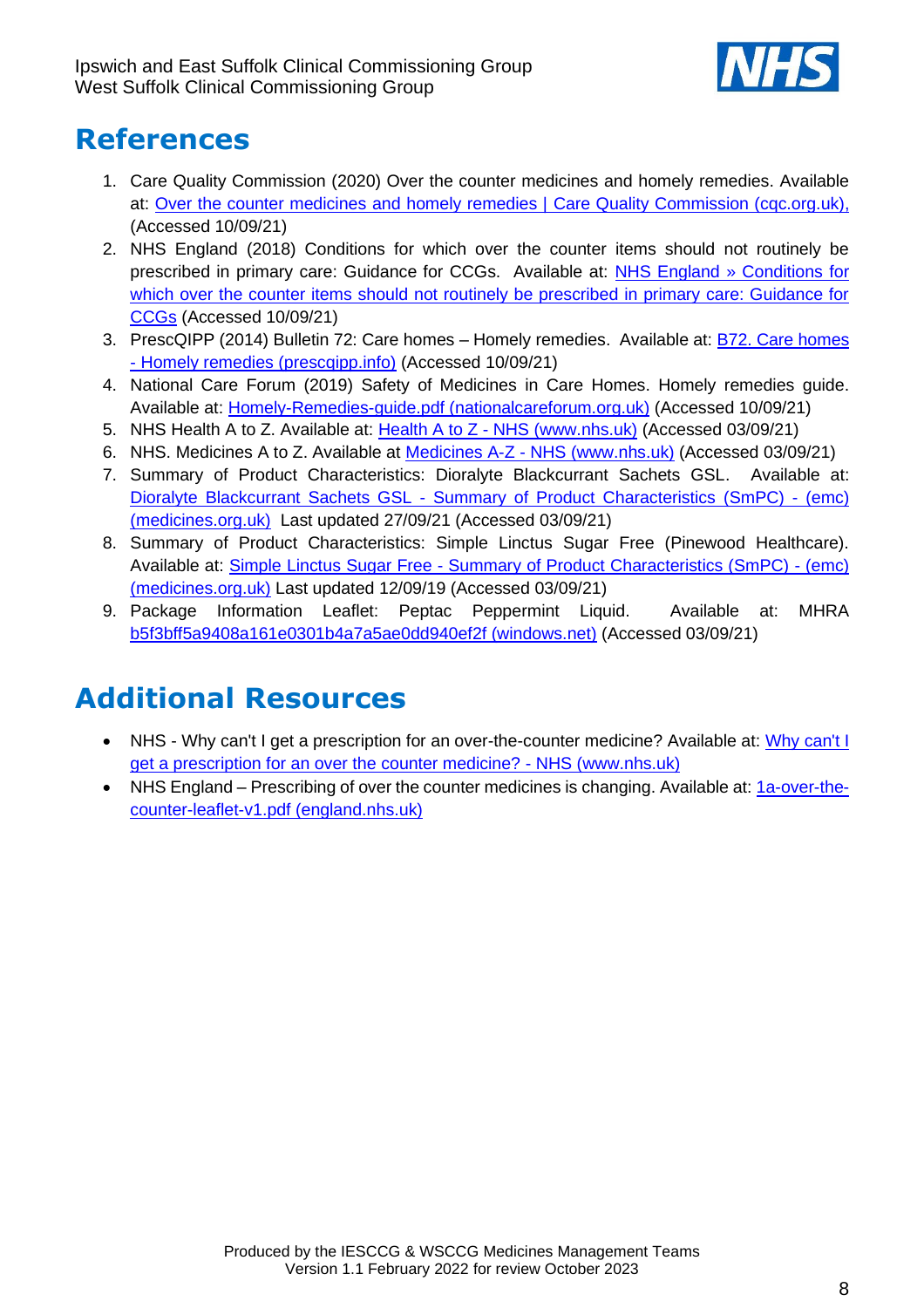

# <span id="page-8-0"></span>**Homely remedies policy**

For care homes with and without nursing for adult residents (18 years and over)

| Name of care home              |  |
|--------------------------------|--|
| Signature of care home manager |  |
| Date                           |  |

A homely remedy is a medicine used to treat minor ailments. Homely remedies are purchased over the counter by the care home and kept as stock to give residents access to medicines that would commonly be available in any household.<sup>2</sup> Homely remedies are NOT for the specific use of individual residents and do NOT need to be prescribed.

The Care Quality Commission agrees that a small range of products may be kept in stock in a care home for residents for the treatment of minor illness for a short duration.

IESCCG & WSCCG have agreed that the following conditions are appropriate for treatment with homely remedies using the products listed in the table below:

| <b>Condition</b>                                                                                                            | <b>Homely Remedy</b>                                                             |
|-----------------------------------------------------------------------------------------------------------------------------|----------------------------------------------------------------------------------|
| Allergy                                                                                                                     | Cetirizine tablets & liquid                                                      |
| Constipation                                                                                                                | Macrogol (Laxido <sup>®</sup> / Movicol <sup>®</sup> )<br>Senna tablets & liquid |
| Diarrhoea                                                                                                                   | Oral rehydration therapy e.g. Dioralyte®<br>Loperamide                           |
| Dry irritating cough                                                                                                        | Simple linctus sugar free                                                        |
| Indigestion and heartburn                                                                                                   | Peptac <sup>®</sup> liquid                                                       |
| Pain (mild to moderate), discomfort and/fever.<br>(e.g. aches and sprains, headache, period pain,<br>back pain, tooth ache) | Paracetamol tablets & suspension<br>$\bullet$                                    |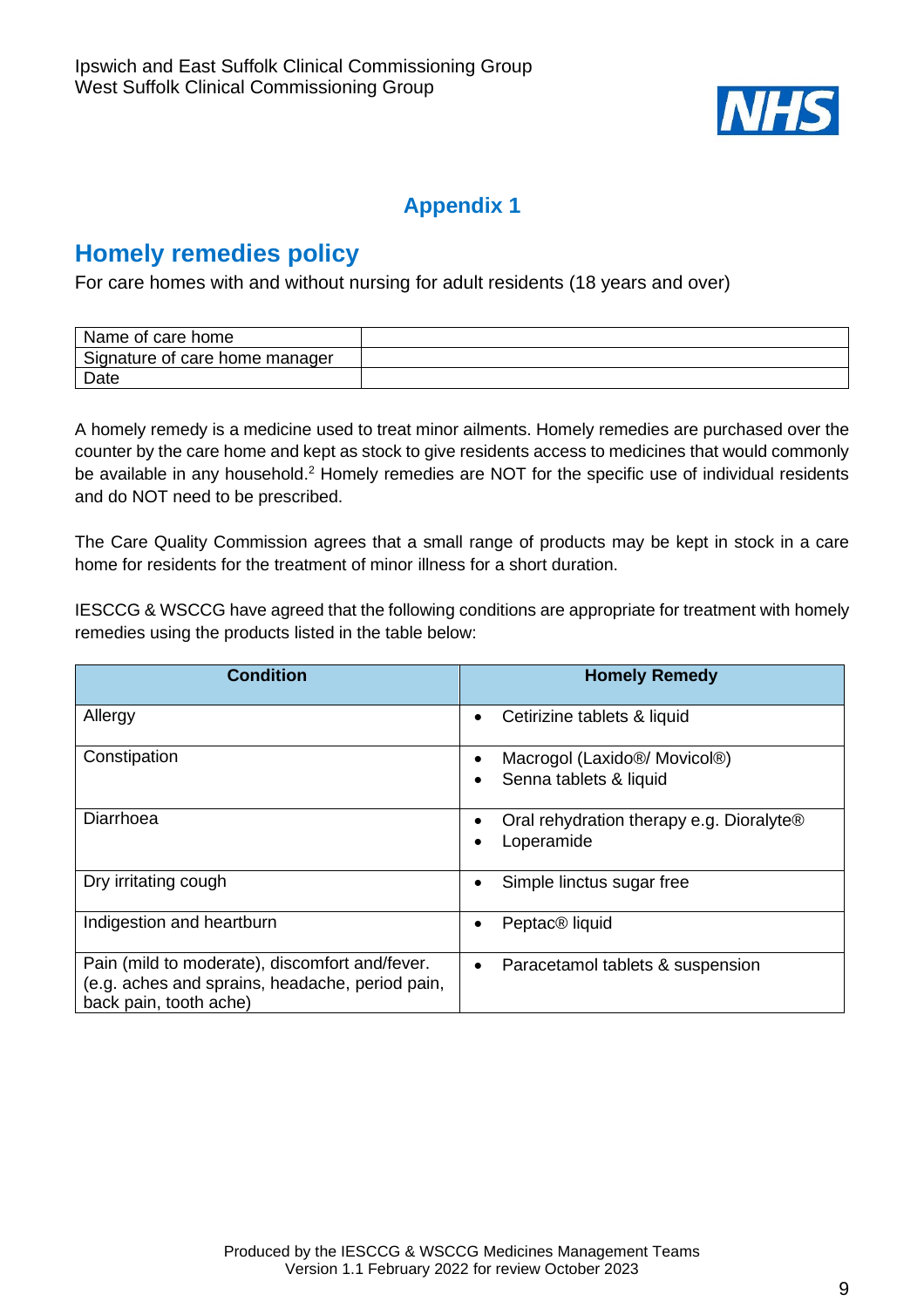

#### **Storage of homely remedies**

- All homely remedies should be annotated to make them clearly identifiable<sup>2</sup>.
- When new supplies are purchased, they should be recorded on the appropriate stock sheet (Appendix 2) and the running balance should be updated.
- Homely remedies should be stored in a lockable cupboard or trolley and kept separate to residents' prescribed medication. 2
- Access should be restricted to staff with medicines management responsibilities.
- All homely remedies MUST be stored in their original packaging together with any information supplied with the product about the medicine use.
- They should be stored in accordance with the instructions in the patient information leaflet.
- All liquids and suspensions should have the date opened recorded on the bottle/label. Some liquids have a shorter shelf-life once opened, the manufacturer's instructions should be checked for this information<sup>3</sup>
- Balance and expiry dates must be checked regularly; it is good practice to check these monthly<sup>3</sup>

#### **Administration of homely remedies**

- The administration of a homely remedy can be either in response to a request from the resident or from a member of care home staff.
- Care must be taken to ensure that any homely remedies given are not contra-indicated and do not interact with the resident's prescribed medication.
- It is the responsibility of the senior carer or duty nurse (named in Appendix 2) to check that the administration of the homely remedy is appropriate<sup>3</sup> . **If there is any uncertainty an HCP should be consulted, and the discussion documented<sup>3</sup>** .
- Administration must only be undertaken by staff that have signed to confirm that they have read and understood the homely remedies policy and are now able to administer a homely remedy in accordance with the policy (Appendix 2).
- The resident's symptoms should be assessed prior to any further doses being given to determine whether the medicine is still required. Homely remedies should be given for a maximum of 48 hours before seeking a review from an HCP at the GP practice<sup>3</sup>.
- The administration of homely remedies must be recorded on each resident's MAR chart. The entry should be annotated 'homely remedy' and the entry should state:
	- o Reason for administration
	- o Time given
	- o Dose given
	- o Who administered it
	- o The effect of the medication
- The dose should also be recorded on the stock sheet for the appropriate homely remedy (Appendix 3) and the running balance should be updated.
- If a homely remedy is needed regularly for a resident, this must be reviewed by an HCP at the GP practice.
- Homely remedies are not for the use of anyone else e.g. family member or staff.

#### **Disposal of Homely Remedies**

- Homely remedies must be disposed of when they are out of date, in accordance with the care home's disposal of medicines procedure.
- The disposal of homely remedies should be recorded on the appropriate stock sheet (Appendix 3) and the running balance should be updated.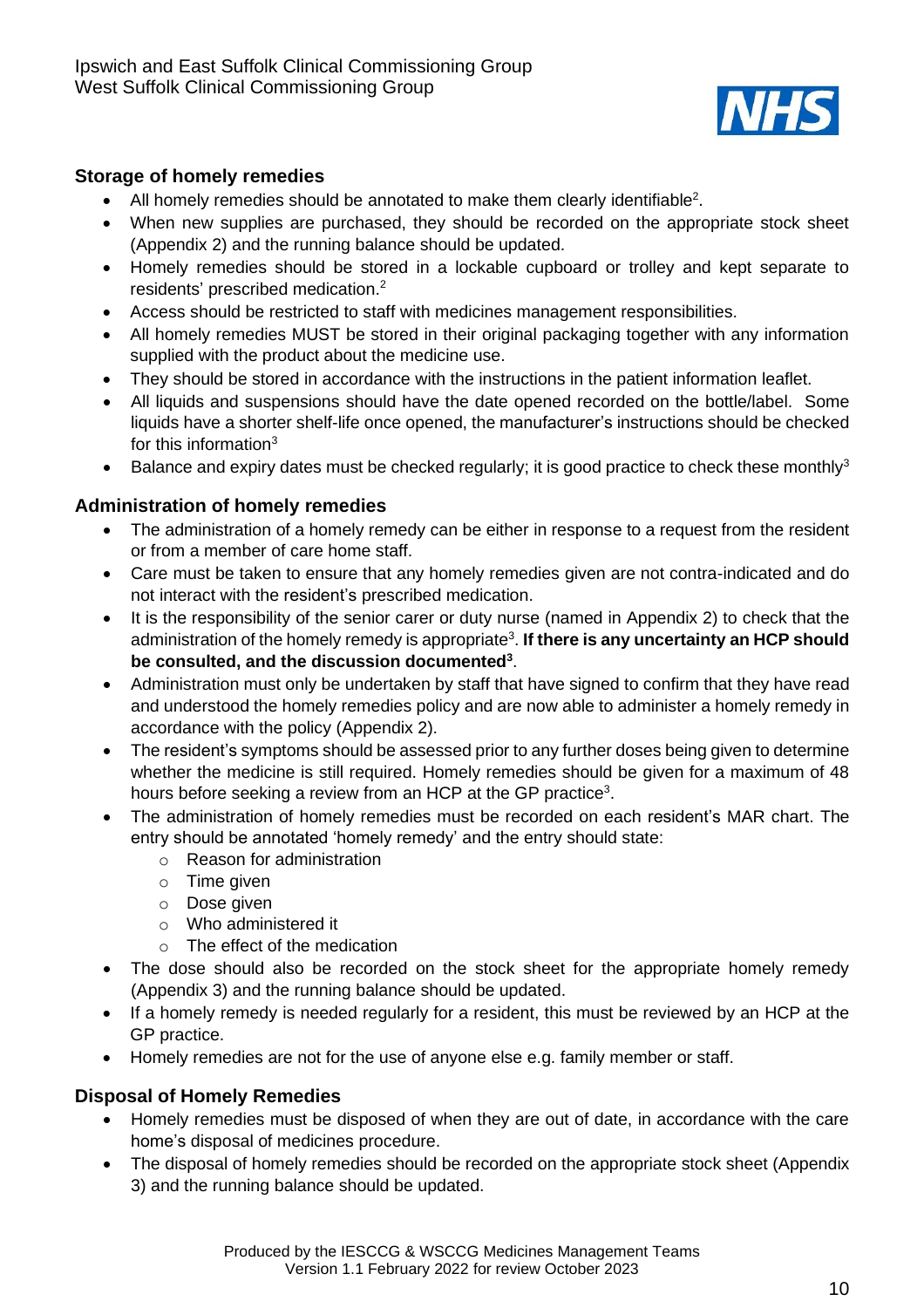

### **Medicines Information: Allergy5,6**

#### <span id="page-10-0"></span>**Call 999 or go to A&E if your resident has:**

- Skin rash that may include itchy, red, swollen, blistered or peeling skin
- Wheezing
- Tightness in the chest or throat
- Trouble breathing or talking
- Mouth, face, lips, tongue or throat starts swelling

| <b>Drug</b>                   | <b>Cetirizine</b>                                                           |                                                                    |
|-------------------------------|-----------------------------------------------------------------------------|--------------------------------------------------------------------|
|                               | <b>Tablets</b>                                                              | <b>Liquid</b>                                                      |
| Indication for use            | For relief of allergy                                                       | For relief of allergy                                              |
| Strength                      | 10 <sub>mg</sub>                                                            | 5mg/5ml                                                            |
| <b>Dose</b>                   | ONE tablet once a day                                                       | TWO 5ml spoonful (10mg)                                            |
|                               |                                                                             | once a day                                                         |
| Maximum dose in 24 hours      | ONE tablet (10mg)                                                           | TWO 5ml spoonful (10mg)                                            |
| Maximum duration of treatment | Up to 48 hours then seek (and document) advice of an HCP at the             |                                                                    |
| as homely remedy              | GP practice                                                                 |                                                                    |
| Do not give if resident       | $\bullet$                                                                   | Has a known hypersensitivity to cetirizine or any other            |
|                               | ingredients                                                                 |                                                                    |
|                               | Is allergic to other antihistamines<br>$\bullet$                            |                                                                    |
|                               | Has an intolerance to sugars such as lactose or sorbitol<br>$\bullet$       |                                                                    |
|                               | Has taken any antihistamines within the last 24 hours<br>$\bullet$          |                                                                    |
| Discuss with an HCP before    | Has liver or kidney failure<br>$\bullet$                                    |                                                                    |
| giving if resident            | Has epilepsy or fits<br>$\bullet$                                           |                                                                    |
|                               | $\bullet$                                                                   | Has a condition that means they have difficulty passing urine      |
| <b>Additional information</b> | Although cetirizine is classed as a non-drowsy antihistamine,<br>$\bullet$  |                                                                    |
|                               | some people still find it makes them feel quite sleepy, so be               |                                                                    |
|                               | aware of this with regards to the risk of falling.                          |                                                                    |
|                               | Common side effects include headache, dry mouth and<br>٠                    |                                                                    |
|                               | throat, stomach upset, nausea and diarrhoea                                 |                                                                    |
|                               | Resident should not drink alcohol whilst taking this medicine<br>$\bullet$  |                                                                    |
|                               |                                                                             | Stop taking the medicine immediately if the resident develops      |
|                               |                                                                             | difficulty breathing, swelling of the face, lips, tongue or throat |
|                               | (severe allergic reaction) - call 999 or go to A&E                          |                                                                    |
| <b>Additional resources</b>   | $\bullet$                                                                   | Cetirizine: antihistamine that relieves allergy symptoms -         |
|                               | NHS (www.nhs.uk)                                                            |                                                                    |
|                               | Patient Information leaflet (check the label / leaflet for the<br>$\bullet$ |                                                                    |
|                               | product purchased)                                                          |                                                                    |
|                               | <b>BNF - BNF British National Formulary - NICE</b>                          |                                                                    |
|                               | Allergies - NHS (www.nhs.uk)                                                |                                                                    |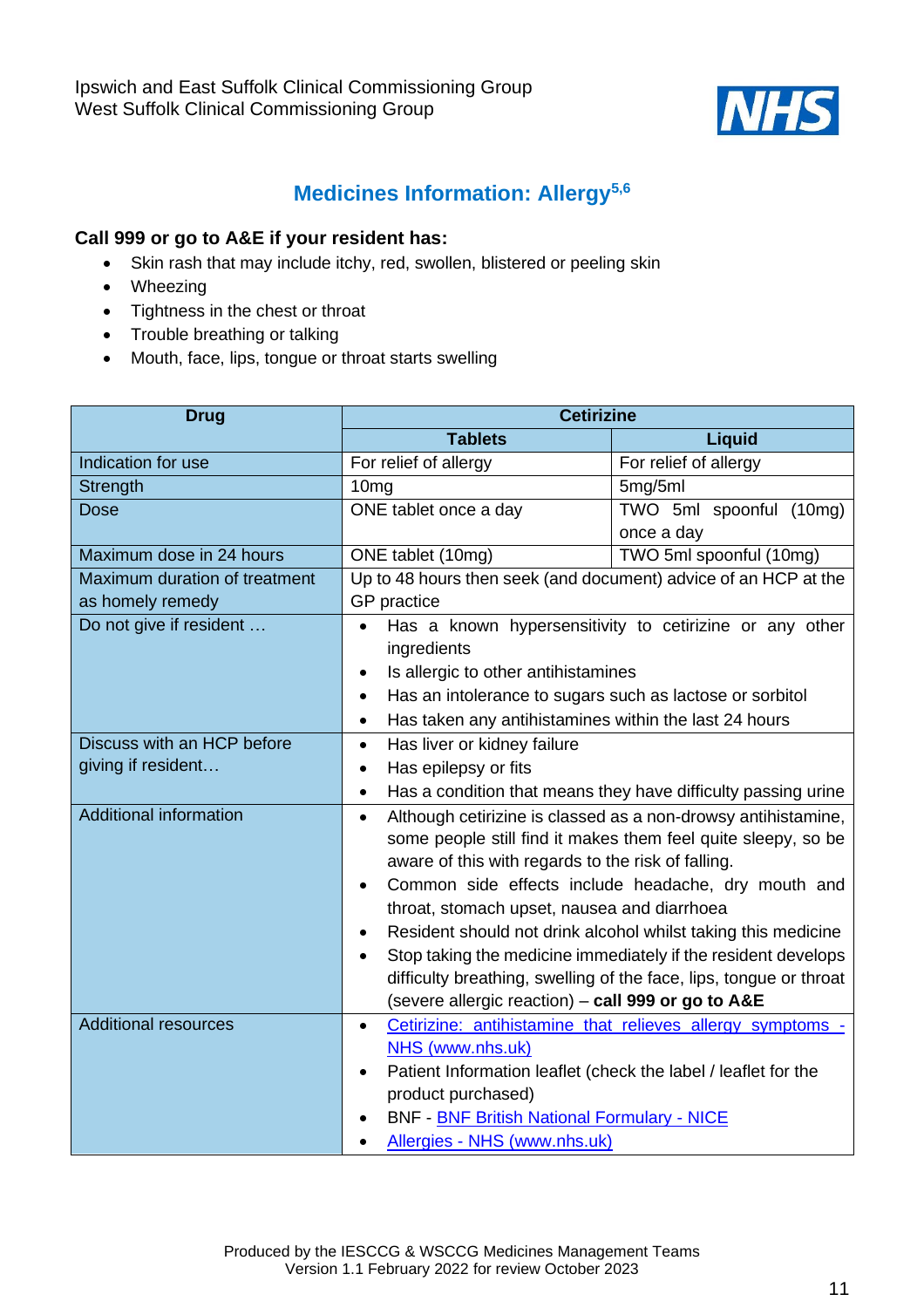

# **Medicines Information: Constipation5,6**

#### <span id="page-11-0"></span>**Refer to an HCP at the GP practice for advice if your resident:**

- Is not improving with treatment
- Is regularly constipated and it lasts a long time
- Is bloated and it lasts a long time
- Has blood in their poo
- Has unexpectedly lost weight
- Feels very tired all the time
- Is taking medicine that's causing constipation such as opioid painkillers

#### **First Line Laxative**

| <b>Drug</b>                       | Macrogol '3350' powder sachet (Laxido/ Movicol)                              |  |
|-----------------------------------|------------------------------------------------------------------------------|--|
| Indication for use                | For relief of constipation                                                   |  |
| Strength                          | Macrogol 3350, with potassium chloride, sodium chloride and sodium           |  |
|                                   | bicarbonate.                                                                 |  |
| <b>Dose</b>                       | ONE sachet, taken up to 3 times a day                                        |  |
|                                   | To be made up in 125mL of water (half a glass). Can be mixed with            |  |
|                                   | any juices of preference.                                                    |  |
| Maximum dose in 24 hours          | 3 sachets                                                                    |  |
| Maximum duration of treatment as  | Up to 48 hours then seek (and document) advice of an HCP at the GP           |  |
| homely remedy                     | practice                                                                     |  |
| Do not give if resident           | Has a known hypersensitivity to macrogol or any other<br>$\bullet$           |  |
|                                   | ingredients - consider senna as an alternative                               |  |
|                                   | Has had a hole or perforation in the wall of their intestine<br>$\bullet$    |  |
|                                   | Has ulcerative colitis, Crohn's disease or a rare condition called           |  |
|                                   | toxic megacolon.                                                             |  |
|                                   | Is already prescribed macrogol or other laxatives<br>$\bullet$               |  |
| Discuss with an HCP before giving | Has ever had a blockage in their intestines or paralysis of the<br>$\bullet$ |  |
| if resident                       | intestine                                                                    |  |
|                                   | Is being treated for heart failure or an irregular heartbeat                 |  |
|                                   | Has been told to follow a low-salt diet<br>$\bullet$                         |  |
| <b>Additional information</b>     | Can be chilled in fridge before giving<br>$\bullet$                          |  |
|                                   | Reconstituted sachets must be discarded after 6 hours if not                 |  |
|                                   | taken.                                                                       |  |
|                                   | The most common side effects are stomach pain, diarrhoea, wind               |  |
|                                   | and a sore bottom. These are usually mild and short lived                    |  |
| <b>Additional resources</b>       | Macrogol: laxative to treat constipation - NHS (www.nhs.uk)<br>$\bullet$     |  |
|                                   | Patient Information leaflet (check the label / leaflet for the               |  |
|                                   | product purchased)                                                           |  |
|                                   | <b>BNF - BNF British National Formulary - NICE</b>                           |  |
|                                   | Constipation - NHS (www.nhs.uk)                                              |  |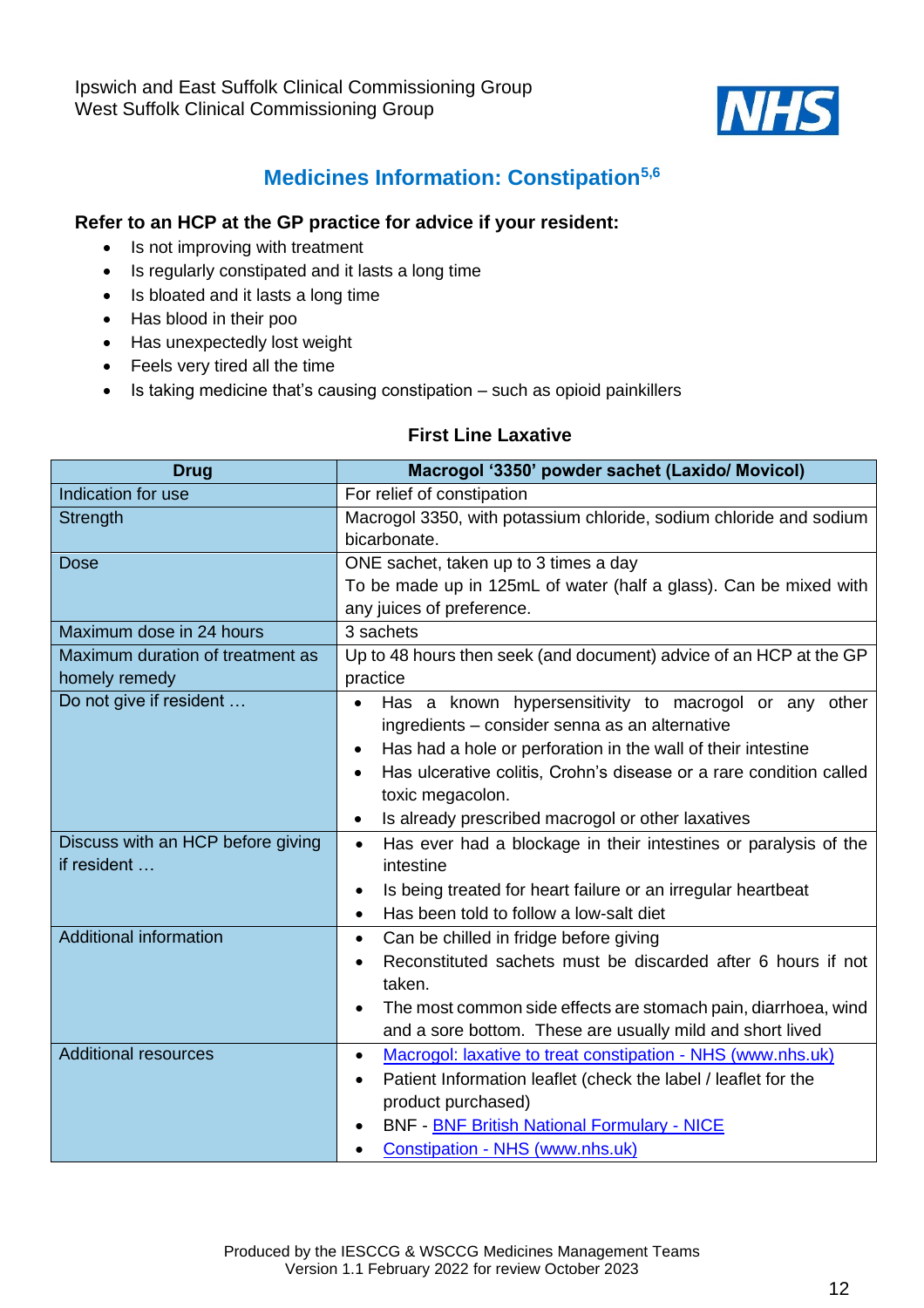

#### **Second Line Laxative**

| <b>Drug</b>                       | <b>Senna</b>                                                                        |                                           |
|-----------------------------------|-------------------------------------------------------------------------------------|-------------------------------------------|
|                                   | <b>Tablets</b>                                                                      | <b>Syrup</b>                              |
| Indication for use                | For relief of constipation                                                          | For relief of constipation                |
| Strength                          | 7.5mg tablet                                                                        | 7.5ml/5ml syrup                           |
| <b>Dose</b>                       | ONE to TWO tablets at night                                                         | 5 to 10ml at night                        |
| Maximum dose in 24 hours          | <b>TWO tablets</b>                                                                  | 10ml syrup                                |
| Maximum duration of treatment as  | Up to 48 hours then seek (and document) advice of an HCP at the GP                  |                                           |
| homely remedy                     | practice                                                                            |                                           |
| Do not give if resident           | Has a known hypersensitivity to senna or any other ingredients<br>$\bullet$         |                                           |
|                                   | Has a bowel obstruction<br>$\bullet$                                                |                                           |
|                                   | Has Crohn's disease or ulcerative colitis<br>$\bullet$                              |                                           |
|                                   | Has appendicitis                                                                    |                                           |
|                                   | Is already prescribed senna or other laxatives<br>$\bullet$                         |                                           |
| Discuss with an HCP before giving | N/A                                                                                 |                                           |
| if resident                       |                                                                                     |                                           |
| <b>Additional information</b>     | For use when macrogols are not tolerated<br>$\bullet$                               |                                           |
|                                   | The most common side effects are stomach cramps and                                 |                                           |
|                                   | diarrhoea. These are usually mild and short-lived                                   |                                           |
|                                   | May colour urine red-brown<br>$\bullet$                                             |                                           |
| <b>Additional resources</b>       | (Senokot):<br>Senna<br>laxative to<br>$\bullet$                                     | constipation<br><b>NHS</b><br>treat<br>÷. |
|                                   | (www.nhs.uk)                                                                        |                                           |
|                                   | Patient Information leaflet (check the label / leaflet for the product<br>$\bullet$ |                                           |
|                                   | purchased)                                                                          |                                           |
|                                   | <b>BNF - BNF British National Formulary - NICE</b><br>$\bullet$                     |                                           |
|                                   | Constipation - NHS (www.nhs.uk)                                                     |                                           |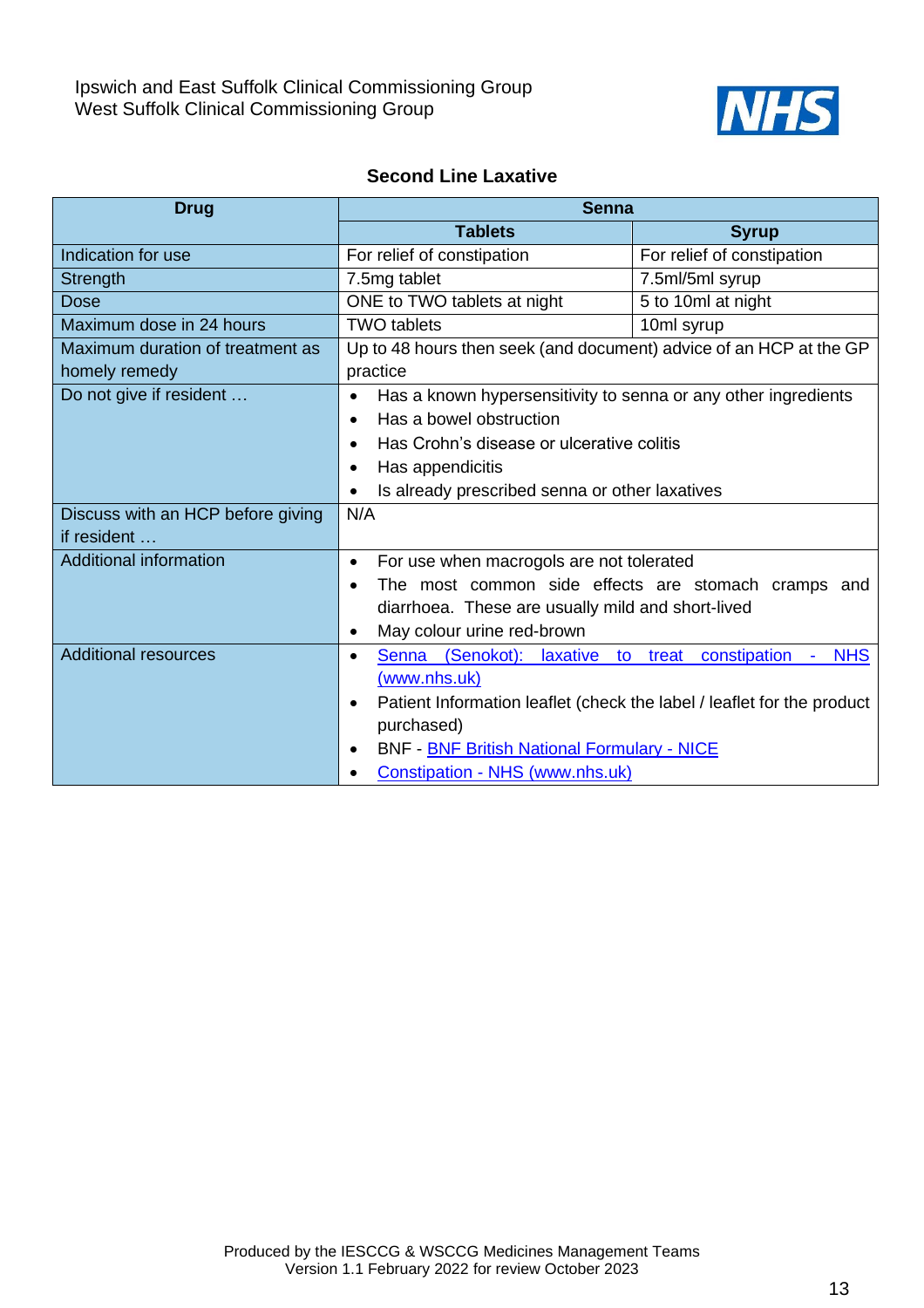

### **Medicines Information: Diarrhoea5,7**

- <span id="page-13-0"></span>• Still has signs of dehydration after using oral rehydration sachets
- Has bloody diarrhoea or bleeding from the bottom
- Has had diarrhoea for more than 7 days

| <b>Drug</b>                       | <b>Dioralyte<sup>®</sup> sachets</b>                                           |  |
|-----------------------------------|--------------------------------------------------------------------------------|--|
| Indication for use                | For fluid and electrolyte replacement due to diarrhoea                         |  |
| Strength                          | N/A                                                                            |  |
| <b>Dose</b>                       | One or two sachets after each loose stool                                      |  |
|                                   | Contents of each sachet should be dissolved in 200ml of drinking               |  |
|                                   | water.                                                                         |  |
| Maximum dose in 24 hours          | N/A                                                                            |  |
| Maximum duration of treatment as  | Up to 48 hours then seek (and document) advice of an HCP at the GP             |  |
| homely remedy                     | practice                                                                       |  |
| Do not give if resident           | Has a known hypersensitivity to any of the ingredients<br>$\bullet$            |  |
|                                   | Is already prescribed Dioralyte sachets or other oral rehydration<br>$\bullet$ |  |
|                                   | preparations                                                                   |  |
| Discuss with an HCP before giving | Has chronic or persistent diarrhoea<br>$\bullet$                               |  |
| if resident                       | Has liver or kidney disease<br>$\bullet$                                       |  |
|                                   | Has diabetes<br>$\bullet$                                                      |  |
|                                   | Is on a low potassium or sodium diet<br>$\bullet$                              |  |
|                                   | Has an intestinal obstruction (SPC)<br>$\bullet$                               |  |
| <b>Additional information</b>     | The solution may be stored for up to 24 hours in a fridge,<br>٠                |  |
|                                   | otherwise any solution remaining an hour after reconstitution                  |  |
|                                   | should be discarded.                                                           |  |
|                                   | It should not be diluted in any fluid other than drinking water<br>٠           |  |
|                                   | Must be made up with exactly 200ml to ensure correct<br>$\bullet$              |  |
|                                   | concentration                                                                  |  |
| <b>Additional resources</b>       | Patient Information leaflet (check the label / leaflet for the<br>$\bullet$    |  |
|                                   | product purchased)                                                             |  |
|                                   | <b>BNF - BNF British National Formulary - NICE</b><br>$\bullet$                |  |
|                                   | Diarrhoea and vomiting - NHS (www.nhs.uk)<br>$\bullet$                         |  |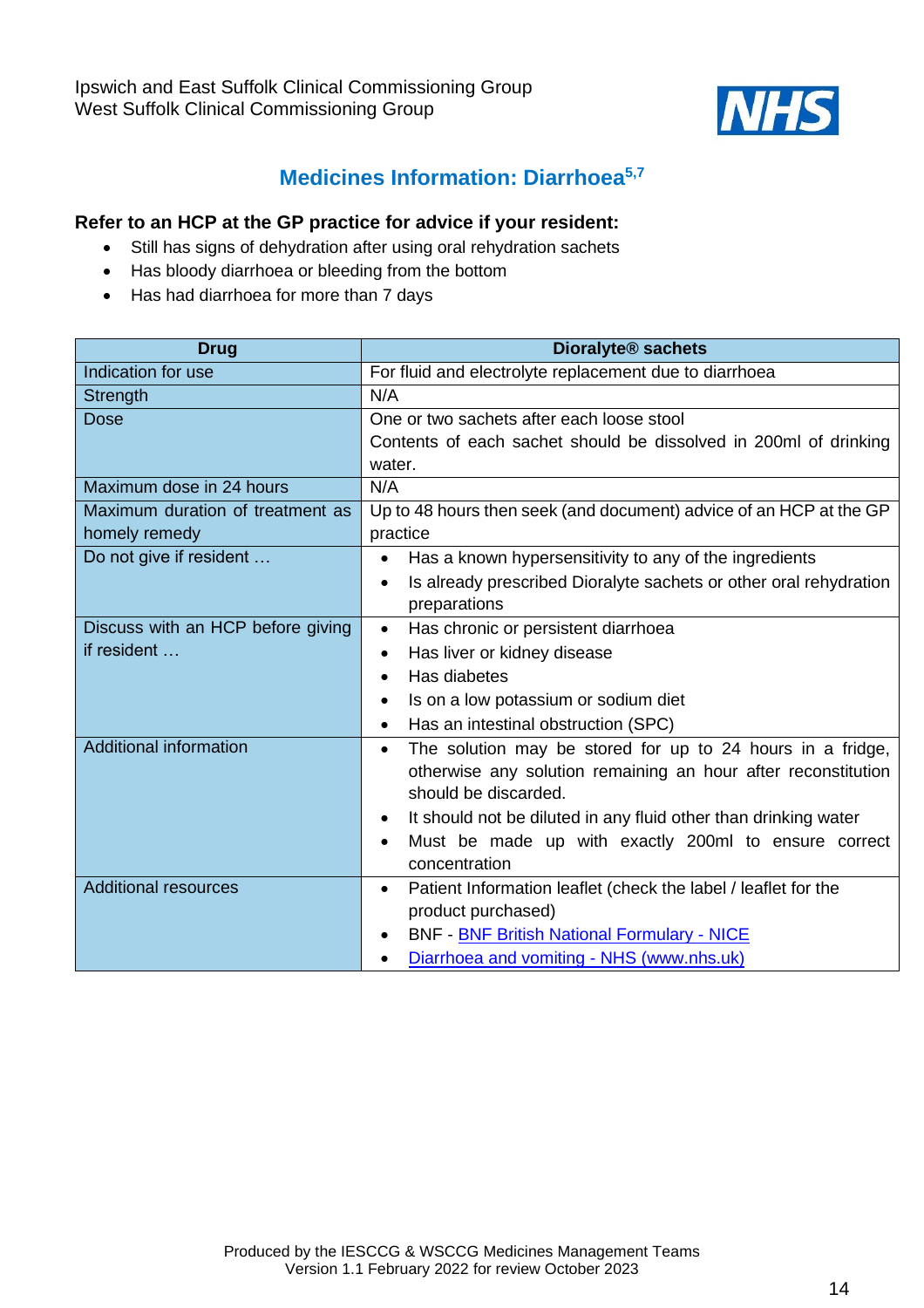

| <b>Drug</b>                       | <b>Loperamide capsules</b>                                                |
|-----------------------------------|---------------------------------------------------------------------------|
| Indication for use                | For immediate short-term relief of diarrhoea                              |
| Strength                          | 2mg capsule                                                               |
| <b>Dose</b>                       | TWO capsules (4mg) initially then ONE capsule (2mg) after every           |
|                                   | loose stool                                                               |
| Maximum dose in 24 hours          | SIX capsules (12mg)                                                       |
| Maximum duration of treatment as  | Up to 48 hours then seek (and document) advice of an HCP at the GP        |
| homely remedy                     | practice                                                                  |
| Do not give if resident           | Has a known hypersensitivity to any of the ingredients<br>$\bullet$       |
|                                   | Is already prescribed loperamide                                          |
|                                   | Has severe diarrhoea after taking antibiotics<br>$\bullet$                |
|                                   | Is having a flare-up of an inflammatory bowel condition like<br>$\bullet$ |
|                                   | ulcerative colitis                                                        |
|                                   | Is constipated or has a swollen looking stomach<br>$\bullet$              |
| Discuss with an HCP before giving | Has HIV and their stomach becomes swollen<br>$\bullet$                    |
| if resident                       | Has liver problems<br>$\bullet$                                           |
|                                   | Is taking other medicines for diarrhoea, constipation or any other        |
|                                   | stomach and bowel problems                                                |
|                                   | Is taking ritonavir, quinidine, itraconazole, gemfibrozil or              |
|                                   | desmopressin                                                              |
| <b>Additional information</b>     | Common side effects include constipation, dizziness, nausea,<br>$\bullet$ |
|                                   | headaches and wind                                                        |
| <b>Additional resources</b>       | Loperamide: a medicine used to treat diarrhoea - NHS                      |
|                                   | (www.nhs.uk)                                                              |
|                                   | Patient Information leaflet (check the label / leaflet for the product    |
|                                   | purchased)                                                                |
|                                   | <b>BNF - BNF British National Formulary - NICE</b>                        |
|                                   | Diarrhoea and vomiting - NHS (www.nhs.uk)                                 |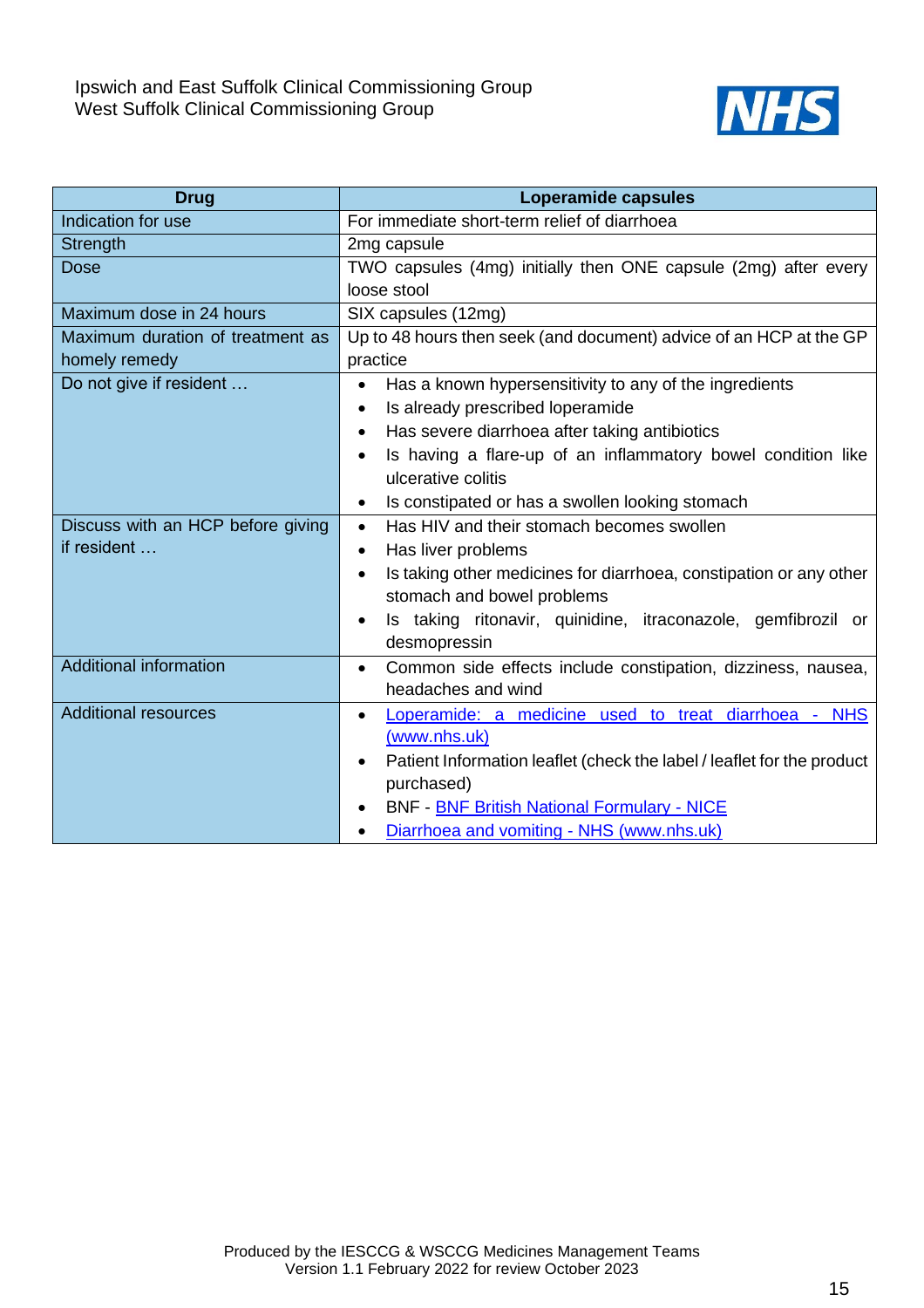

# **Medicines Information: Dry Irritating Cough5,8**

- <span id="page-15-0"></span>• Has a cough for more than 3 weeks (persistent cough)
- Cough is very bad or quickly gets worse e.g. cannot stop coughing
- Feels very unwell
- Has chest pain
- Has been losing weight for no reason
- Side of the neck feel swollen and painful (swollen glands)
- Finds it hard to breathe
- Has a weakened immune system
- Is coughing up blood SEEK URGENT REVIEW

| <b>Drug</b>                       | <b>Simple Linctus Sugar free</b>                                  |
|-----------------------------------|-------------------------------------------------------------------|
| Indication for use                | To soothe a dry irritating cough                                  |
| Strength                          | N/A                                                               |
| Dose                              | ONE 5ml spoonful THREE to FOUR times a day                        |
| Maximum dose in 24 hours          | FOUR 5ml spoonfuls (20mls)                                        |
| Maximum duration of treatment as  | Up to 48 hours then seek (and document) advice of a HCP at the GP |
| homely remedy                     | practice                                                          |
| Do not give if resident           | Has a known hypersensitivity to any of the ingredients            |
| Discuss with an HCP before giving | N/A                                                               |
| if resident                       |                                                                   |
| Additional information            | Ensure the resident drinks plenty of fluids throughout the day    |
| <b>Additional resources</b>       | Patient Information leaflet (check the label / leaflet for the    |
|                                   | product purchased)                                                |
|                                   | <b>BNF - BNF British National Formulary - NICE</b>                |
|                                   | Cough - NHS (www.nhs.uk)                                          |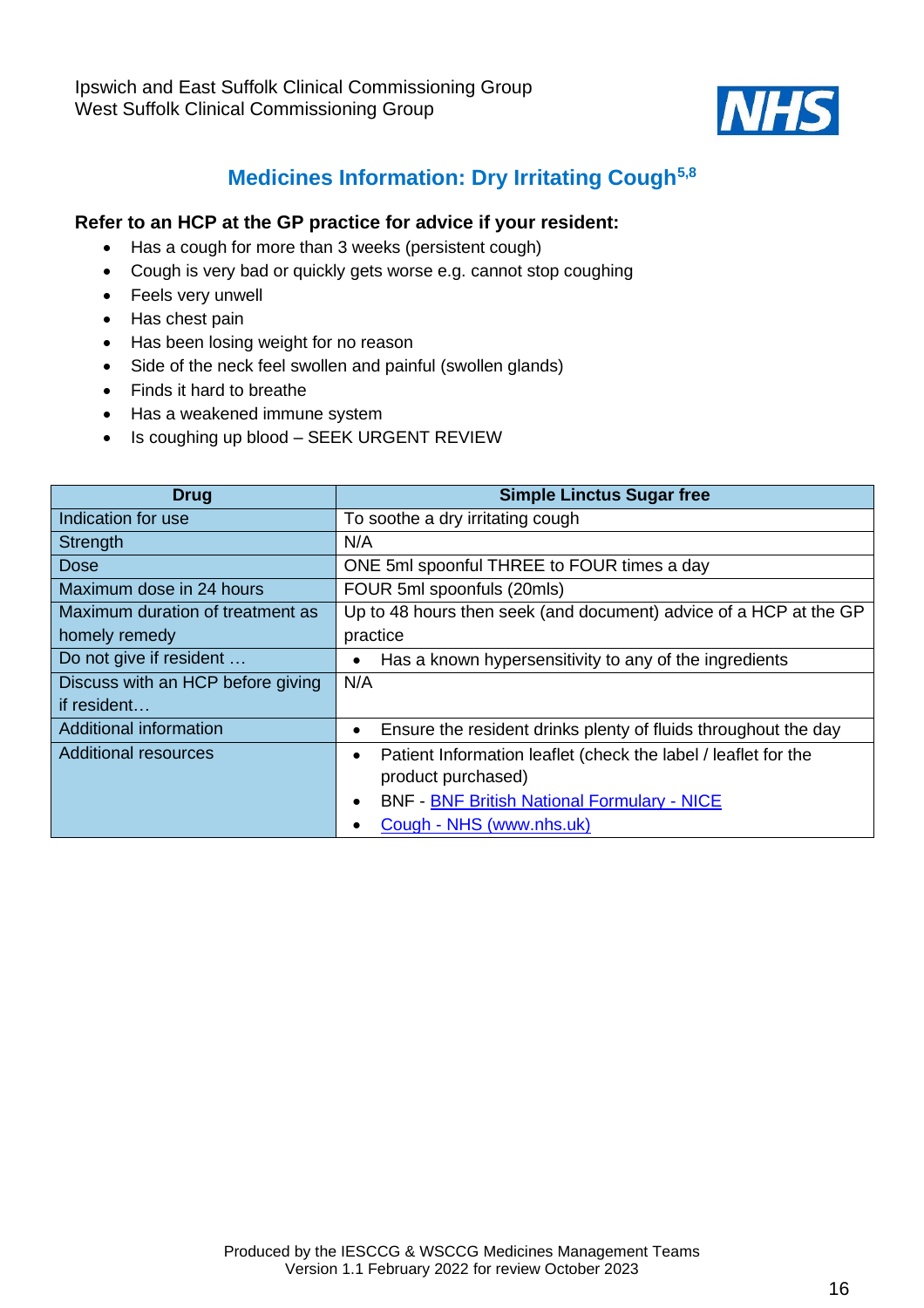

# **Medicines Information: Indigestion/Heartburn5,9**

- <span id="page-16-0"></span>• Keeps getting indigestion
- Is in severe pain
- Has lost a lot of weight without meaning to
- Has difficulty swallowing
- Keeps being sick
- Has iron deficiency anaemia
- Feels like they have a lump in their stomach
- Has blood in vomit or poo

| <b>Drug</b>                       | Peptac® liquid aniseed/peppermint                                          |  |  |  |
|-----------------------------------|----------------------------------------------------------------------------|--|--|--|
| Indication for use                | Heartburn and dyspepsia (indigestion)                                      |  |  |  |
| Strength                          | 133.5mg sodium bicarbonate, 250mg sodium alginate and 80mg                 |  |  |  |
|                                   | calcium carbonate in 5ml.                                                  |  |  |  |
| Dose                              | 10-20ml after meals, and at bedtime.                                       |  |  |  |
| Maximum dose in 24 hours          | 80ml daily                                                                 |  |  |  |
| Maximum duration of treatment as  | Up to 48 hours then seek (and document) advice of an HCP at the GP         |  |  |  |
| homely remedy                     | practice                                                                   |  |  |  |
| Do not give if resident           | Has a known hypersensitivity to any of the ingredients<br>$\bullet$        |  |  |  |
|                                   | Is taking regular antacids (e.g. Peptac, Gaviscon)<br>$\bullet$            |  |  |  |
| Discuss with an HCP before giving | Is prescribed a Proton Pump Inhibitor (PPI e.g. lansoprazole,<br>$\bullet$ |  |  |  |
| if resident                       | omeprazole)                                                                |  |  |  |
|                                   | Is on a low salt diet<br>$\bullet$                                         |  |  |  |
|                                   | Has liver or kidney disease<br>$\bullet$                                   |  |  |  |
| <b>Additional information</b>     | Shake well before use                                                      |  |  |  |
|                                   | Do not take this product within 2 hours of taking other medicines          |  |  |  |
|                                   | by mouth as it could interfere with the action of some other               |  |  |  |
|                                   | medicines                                                                  |  |  |  |
| <b>Additional resources</b>       | Patient Information leaflet (check the label / leaflet for the<br>٠        |  |  |  |
|                                   | product purchased)                                                         |  |  |  |
|                                   | <b>BNF - BNF British National Formulary - NICE</b>                         |  |  |  |
|                                   | Indigestion - NHS (www.nhs.uk)                                             |  |  |  |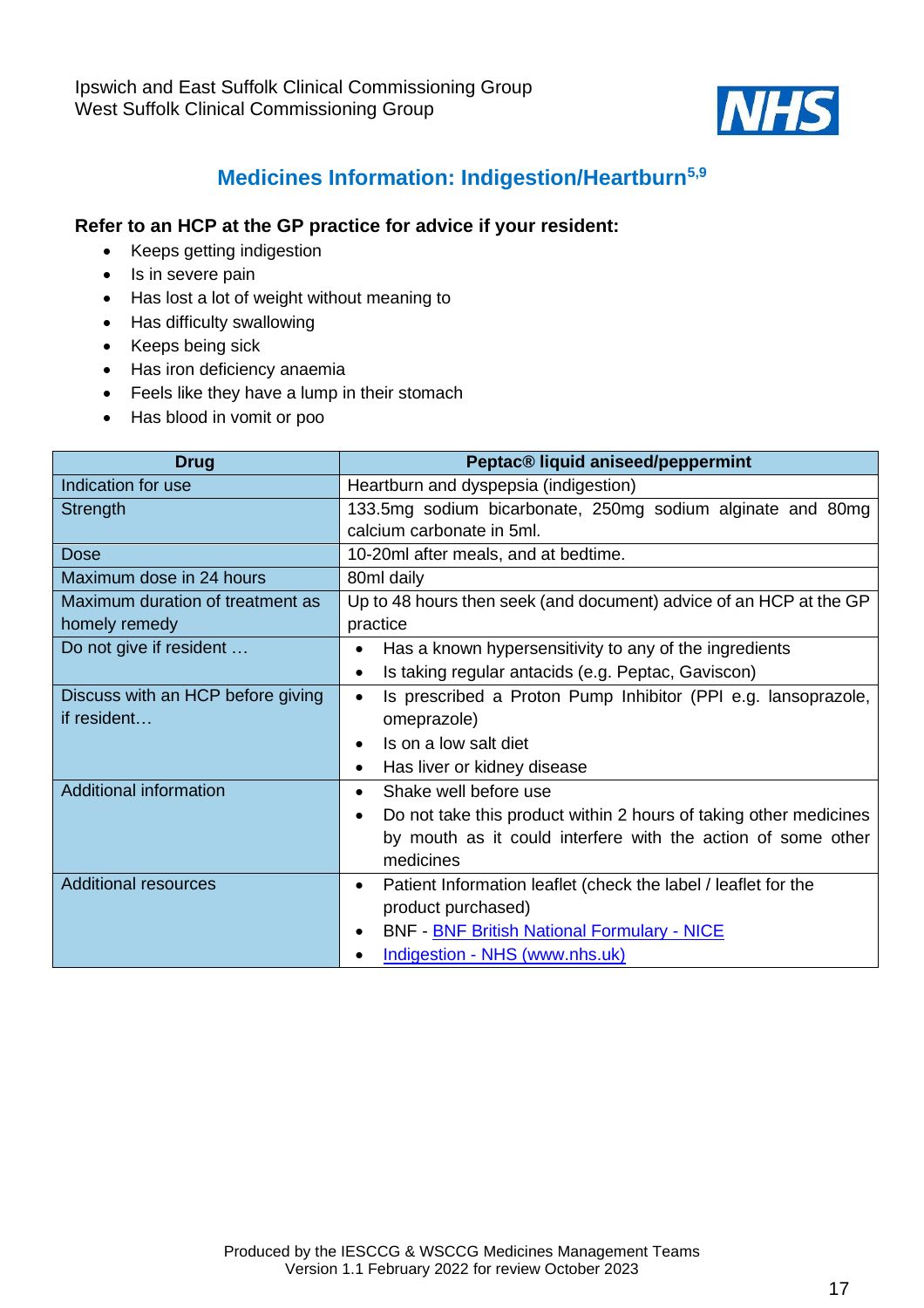

### **Medicines Information: Pain5,6**

- <span id="page-17-0"></span>• Has moderate to severe pain
- Is on regular analgesics (pain killers)
- Is experiencing any tingling or numbness in the area of the pain

<span id="page-17-1"></span>

| <b>Drug</b>                       | <b>Paracetamol</b>                                                          |                                                                    |  |
|-----------------------------------|-----------------------------------------------------------------------------|--------------------------------------------------------------------|--|
|                                   | <b>Tablets/Caplets</b>                                                      | <b>Suspension</b>                                                  |  |
| Indication for use                | Relief of mild pain                                                         | Relief of mild pain                                                |  |
| Strength                          | 500 <sub>mg</sub>                                                           | 250mg/5ml suspension                                               |  |
| <b>Dose</b>                       | TWO tablets up to FOUR times a                                              | FOUR 5ml spoonfuls (20ml) up to                                    |  |
|                                   | day                                                                         | FOUR times a day                                                   |  |
| Maximum dose in 24 hours          | 8 tablets (4g) in divided doses -                                           | 80ml (4g) in divided doses -                                       |  |
|                                   | (maximum 2 tablets (1g) in any 4                                            | (maximum of 20ml $(1g)$ in any 4                                   |  |
|                                   | hours)                                                                      | hours)                                                             |  |
|                                   | If body weight is < 50kgs give 1                                            | If body weight is $<$ 50kgs give                                   |  |
|                                   | tablet up to four times a day.                                              | 10ml up to four times a day.                                       |  |
| Maximum duration of treatment as  | Up to 48 hours then seek (and document) advice of an HCP at the GP          |                                                                    |  |
| homely remedy                     | practice                                                                    |                                                                    |  |
| Do not give if resident           | Has a known hypersensitivity to paracetamol or any of the other             |                                                                    |  |
|                                   | ingredients                                                                 |                                                                    |  |
|                                   |                                                                             | Is taking other paracetamol containing products (including over    |  |
|                                   | the counter medications)                                                    |                                                                    |  |
| Discuss with an HCP before giving | Has liver or kidney problems<br>$\bullet$                                   |                                                                    |  |
| if resident                       | $\bullet$                                                                   | Regularly drinks more than the maximum recommended amount          |  |
|                                   | of alcohol (14 units/week)                                                  |                                                                    |  |
| <b>Additional information</b>     | $\bullet$                                                                   | Many medicines also contain paracetamol. Check current             |  |
|                                   |                                                                             | medication records and if in doubt check with Pharmacist.          |  |
| <b>Additional resources</b>       | $\bullet$                                                                   | Paracetamol for adults: painkiller to treat aches, pains and fever |  |
|                                   | - NHS (www.nhs.uk)                                                          |                                                                    |  |
|                                   | Patient Information leaflet (check the label / leaflet for the<br>$\bullet$ |                                                                    |  |
|                                   | product purchased)                                                          |                                                                    |  |
|                                   | <b>BNF - BNF British National Formulary - NICE</b>                          |                                                                    |  |
|                                   | Health A to Z - NHS (www.nhs.uk)                                            |                                                                    |  |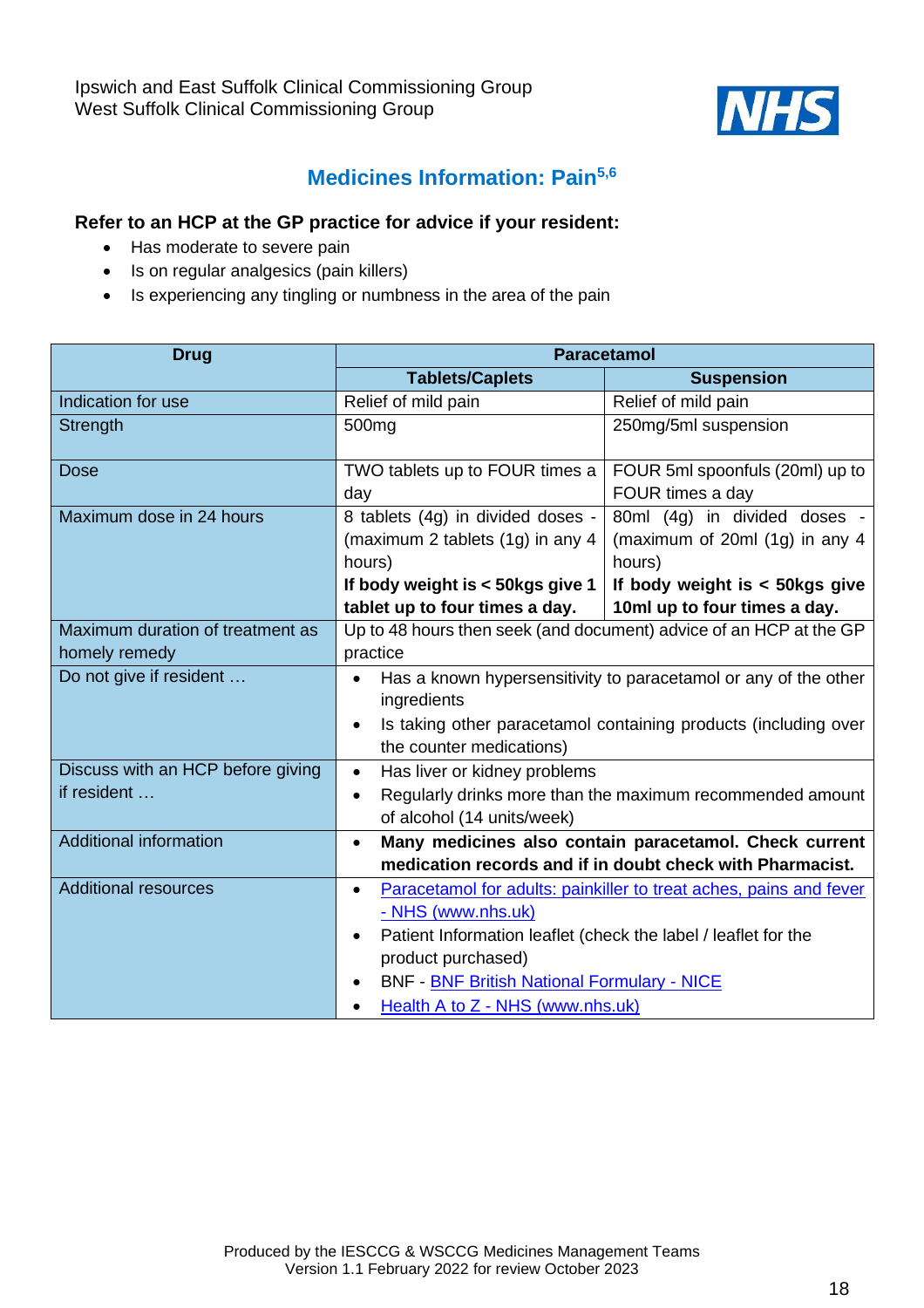

#### **Authorisation to administer a medication in accordance with the homely remedies policy**

#### **Name of care home:**

#### **Part A**

The staff members named below have the authority to decide if it is appropriate for a resident to receive a homely remedy.

| <b>Name</b> | <b>Signature</b> | <b>Initials</b> | Manager's<br>authorisation | <b>Date</b> |
|-------------|------------------|-----------------|----------------------------|-------------|
|             |                  |                 |                            |             |
|             |                  |                 |                            |             |
|             |                  |                 |                            |             |
|             |                  |                 |                            |             |
|             |                  |                 |                            |             |
|             |                  |                 |                            |             |

#### **Part B**

The staff members named below have confirmed that they have read and understood the homely remedies policy and are now able to administer a homely remedy in accordance with the policy. Only the staff named in Part A, above, can decide if it is appropriate for a resident to receive a homely remedy.

| <b>Name</b> | <b>Signature</b> | <b>Initials</b> | <b>Manager's</b><br>authorisation | <b>Date</b> |
|-------------|------------------|-----------------|-----------------------------------|-------------|
|             |                  |                 |                                   |             |
|             |                  |                 |                                   |             |
|             |                  |                 |                                   |             |
|             |                  |                 |                                   |             |
|             |                  |                 |                                   |             |
|             |                  |                 |                                   |             |
|             |                  |                 |                                   |             |
|             |                  |                 |                                   |             |
|             |                  |                 |                                   |             |
|             |                  |                 |                                   |             |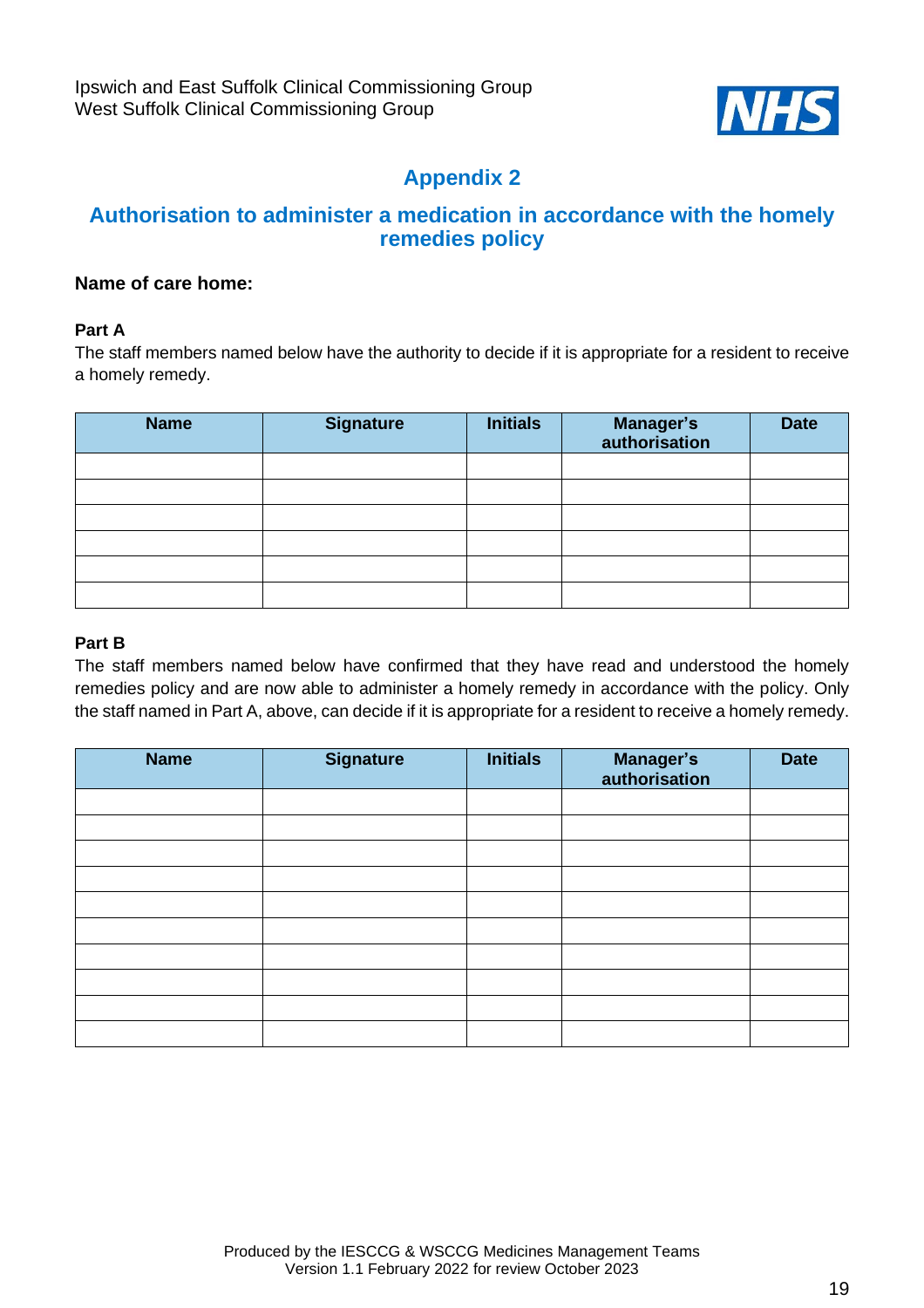

### **Homely Remedies Stock Record**

**Name of Medicine: Strength: Formulation:**

| <b>Date</b> |                                                            | <b>Administration</b> |                 |                                 | <b>Running</b><br>balance    | <b>Staff</b> |          |
|-------------|------------------------------------------------------------|-----------------------|-----------------|---------------------------------|------------------------------|--------------|----------|
|             | <b>Quantity</b><br>received<br><b>INTO</b><br><b>stock</b> | <b>Time</b>           | Resident's name | <b>Quantity</b><br>administered | <b>Quantity</b><br>destroyed |              | initials |
|             |                                                            |                       |                 |                                 |                              |              |          |
|             |                                                            |                       |                 |                                 |                              |              |          |
|             |                                                            |                       |                 |                                 |                              |              |          |
|             |                                                            |                       |                 |                                 |                              |              |          |
|             |                                                            |                       |                 |                                 |                              |              |          |
|             |                                                            |                       |                 |                                 |                              |              |          |
|             |                                                            |                       |                 |                                 |                              |              |          |
|             |                                                            |                       |                 |                                 |                              |              |          |
|             |                                                            |                       |                 |                                 |                              |              |          |
|             |                                                            |                       |                 |                                 |                              |              |          |
|             |                                                            |                       |                 |                                 |                              |              |          |
|             |                                                            |                       |                 |                                 |                              |              |          |
|             |                                                            |                       |                 |                                 |                              |              |          |
|             |                                                            |                       |                 |                                 |                              |              |          |
|             |                                                            |                       |                 |                                 |                              |              |          |
|             |                                                            |                       |                 |                                 |                              |              |          |
|             |                                                            |                       |                 |                                 |                              |              |          |
|             |                                                            |                       |                 |                                 |                              |              |          |
|             |                                                            |                       |                 |                                 |                              |              |          |
|             |                                                            |                       |                 |                                 |                              |              |          |
|             |                                                            |                       |                 |                                 |                              |              |          |
|             |                                                            |                       |                 |                                 |                              |              |          |
|             |                                                            |                       |                 |                                 |                              |              |          |
|             |                                                            |                       |                 |                                 |                              |              |          |
|             |                                                            |                       |                 |                                 |                              |              |          |
|             |                                                            |                       |                 |                                 |                              |              |          |
|             |                                                            |                       |                 |                                 |                              |              |          |
|             |                                                            |                       |                 |                                 |                              |              |          |
|             |                                                            |                       |                 |                                 |                              |              |          |
|             |                                                            |                       |                 |                                 |                              |              |          |
|             |                                                            |                       |                 |                                 |                              |              |          |
|             |                                                            |                       |                 |                                 |                              |              |          |
|             |                                                            |                       |                 |                                 |                              |              |          |

**Balance and expiry dates must be checked regularly. It is good practice to check these monthly.**